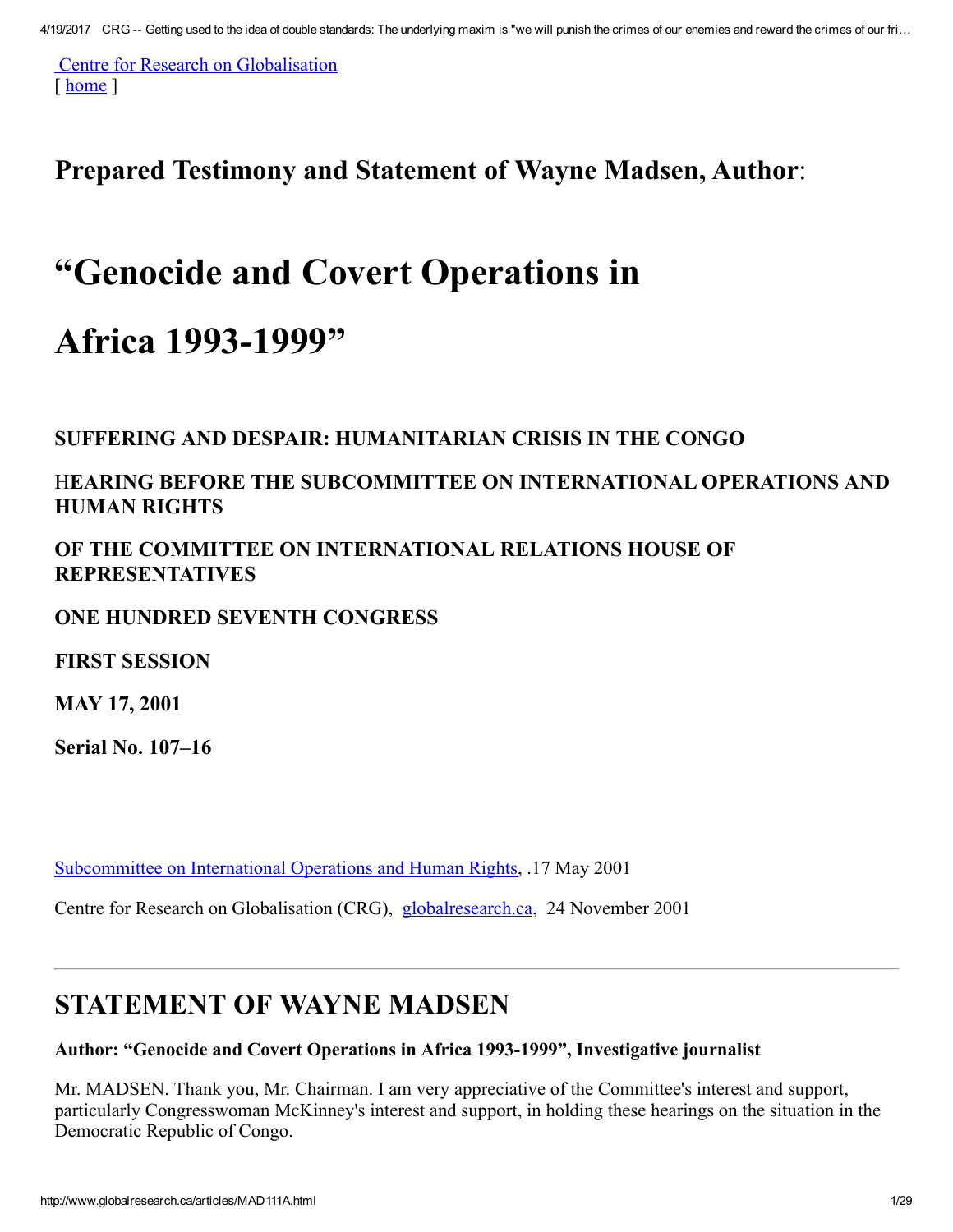I wish to discuss the record of American policy in the DRC over most of the past decade, particularly that involving the eastern Congo region. It is a policy that has rested, in my opinion, on the twin pillars of military aid and questionable trade.

The military aid programs of the United States, largely planned and administered by the U.S. Special Operations Command and the Defense Intelligence Agency, have been both overt and covert. Prior to the first Rwandan invasion of Zaire/DRC in 1996, a phalanx of U.S. intelligence operatives converged on Zaire. Their actions suggested a strong interest in Zaire's eastern defenses.

For example, the number two person at the U.S. Embassy in Kigali, Rwanda, traveled from Kigali to eastern Zaire to initiate intelligence contacts with the Alliance of Democratic Forces for the Liberation of Congo-Zaire, the Kabila group.

Currently, sources in the Great Lakes region consistently report the presence of a U.S. built military base near Cyangugu, Rwanda, near the Congolese border. The base, reported to have been partly constructed by the U.S. firm Brown & Root, a subsidiary of Halliburton, is said to be involved with training RPF forces and providing logistic support to their troops in the DRC.

By December, 1996, U.S. military forces were operating in Bukavu amid throngs of Hutus, less numerous Twa refugees, Mai Mai guerrillas, advancing Rwandan troops and AFDL–CZ rebels. A French military intelligence officer said he detected some 100 armed U.S. troops in the eastern Zaire conflict zone.

Moreover, the French intelligence service, DGSE, reported that Americans had knowledge of the extermination of Hutu refugees by Tutsis in both Rwanda and eastern Zaire and were doing nothing about it. More ominously, there was reason to believe that some U.S. forces, either Special Forces or mercenaries, may have actually participated in the extermination of some Hutu refugees.

The killings reportedly took place at a camp on the banks of the Oso River near Goma. Roman Catholic reports claim that the executed included a number of Hutu Catholic priests. At least for those who were executed, death was far quicker than it was for those who escaped deep into the jungle. There, many died from tropical diseases or were attacked and eaten by wild animals.

It was known that the planes that the U.S. military deployed in eastern Zaire included heavily armed and armored helicopter gunships typically used by the U.S. Special Forces. These were fitted with 105 mm cannons, rockets, machine guns, land mine ejectors and, more importantly, infrared sensors used in night operations. U.S. military commanders unabashedly stated the purpose of these armed gunships was to locate refugees to determine the best means of providing them with humanitarian assistance.

Towards the end of 1996, U.S. spy satellites were attempting to ascertain how many refugees escaped into the jungle by locating fires at night and canvas tarpaulins during the day. Strangely, every time an encampment was discovered by space based imagery, Rwanda and Zaire rebel forces attacked the sites.

This was the case in late February, 1997, when 160,000 mainly Hutu refugees were spotted and then attacked in a swampy area known as Tingi Tingi. There was never an adequate accounting by the Pentagon and U.S. intelligence agencies of the scope of the intelligence provided to the RPF and the AFDL–CZ.

The increasing reliance by the Department of Defense on so-called private military contractors is also of special concern. Many of these PMCs, one labeled as mercenaries by previous Administrations when they were used as foreign policy instruments by the colonial powers of France, Belgium, Portugal and South Africa, have close links with some of the largest mining and oil companies involved in Africa today.

P.M.C.s, because of their proprietary status, have a great deal of leeway to engage in covert activities far from the reach of congressional investigators. They can simply claim their business in various nations is a protected trade secret, and the law now seems to be on their side.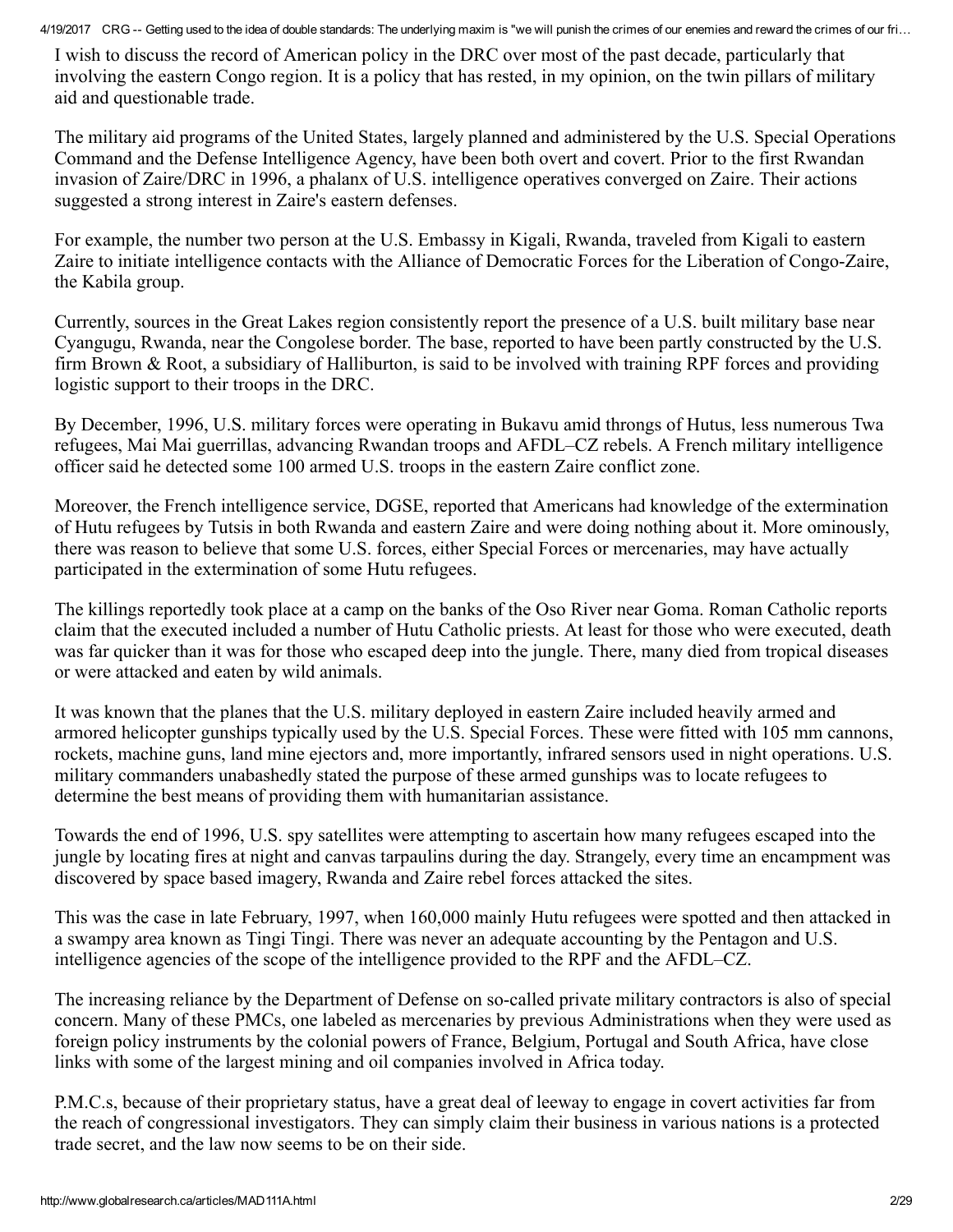America's policy toward Africa during the past decade, rather than seeking to stabilize situations where civil war and ethnic turmoil reign supreme, have seemingly promoted destabilization. Former Secretary of State Albright was fond of calling pro-U.S. military leaders in Africa who assumed power by force and then cloaked themselves in civilian attire ''beacons of hope.''

In reality, these leaders, who include the current presidents of Uganda, Rwanda, Ethiopia, Angola, Eritrea, Burundi and the Democratic Republic of Congo, preside over countries where ethnic and civil turmoil permit unscrupulous international mining companies to take advantage of the strife to fill their own coffers with conflict, diamonds, gold, copper, platinum and other special minerals, including one, columbite-tantalite, also known as coltan, which is a primary component of computer microchips and printed circuit boards.

It is my observation that America's early support for Laurent Kabila, which was aided by U.S. allies in Rwanda and Uganda, had less to do with getting rid of the Mobutu regime than it did in opening up Congo's vast mineral riches to North American based mining companies.

The CIA, NSA and DIA should turn over to international congressional investigators intelligence that was generated and they have in their possession, as well as overhead thermal imagery indicating the presence of mass graves and when they were dug.

In particular, the NSA maintained a communications intercept station at Fort Portal, Uganda, which intercepted military and government communications in Zaire during the first Rwandan invasion in that country. These intercepts may contain details of Rwanda and AFDL–CZ massacres of innocent Hutu refugees and other Congolese civilians during the 1996 invasion. There must be a full accounting before the Congress by the staff of the U.S. Defense Attache's Office in Kigali, Rwanda, and certain U.S. Embassy staff members in Kinshasa who have served from the early 1994 time frame to the present time.

It is beyond time for Congress and the Administration to seriously examine the role of the U.S. in the genocide and civil wars of central Africa, as well as the role that PMCs currently play in other African trouble spots. Other nations' somewhat less than stellar records in Africa—France and Belgium, for example—have had no problem examining their own roles in Africa's last decade of turmoil.

The British Foreign Office is in the process of publishing a green paper on regulation of mercenary activity. At the very least, the United States, as the world's leading democracy, owes Africa at least the example of a critical self-inspection.

I appreciate the concern shown by the Chair and Members of this Committee in holding the hearings.

Thank you.

[The prepared statement of Mr. Madsen follows:]

### PREPARED STATEMENT OF WAYNE MADSEN

#### Author: "Genocide and Covert Operations in Africa 1993-1999", Investigative journalist

My name is Wayne Madsen. I am the author of Genocide and Covert Operations in Africa 1993-1999[1], a work that involved some three years worth of research and countless interviews in Rwanda, Uganda, France, the United Kingdom, United States, Belgium, Canada, and the Netherlands. I am an investigative journalist who specializes on intelligence and privacy issues. I am grateful to appear before the Committee today. I am also appreciative of the Committee's interest in holding this hearing on the present situation in the Democratic Republic of the Congo.

I wish to discuss the record of American policy in the DRC over most of the past decade, particularly involving the eastern Congo region. It is a policy that has rested, in my opinion, on the twin pillars of military aid and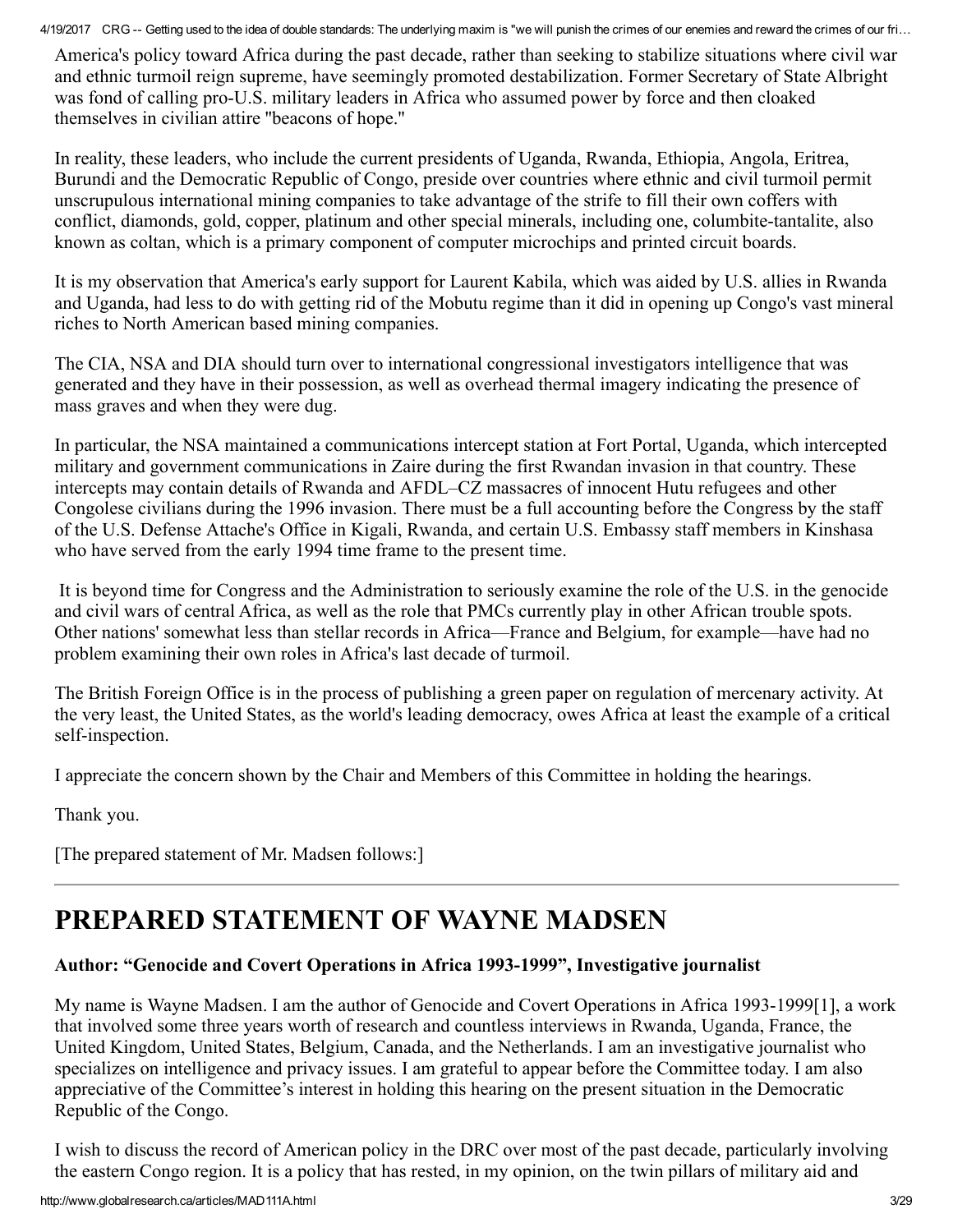questionable trade. The military aid programs of the United States, largely planned and administered by the U.S. Special Operations Command and the Defense Intelligence Agency (DIA), have been both overt and covert.

Prior to the first Rwandan invasion of Zaire/DRC in 1996, a phalanx of U.S. intelligence operatives converged on Zaire. Their actions suggested a strong interest in Zaire's eastern defenses. The number-two person at the U.S. Embassy in Kigali traveled from Kigali to eastern Zaire to initiate intelligence contacts with the Alliance of Democratic Forces for the Liberation of Congo-Zaire (AFDL-CZ) rebels under the command of the late President Laurent Kabila. The Rwandan embassy official met with rebel leaders at least twelve times.[2]

A former U.S. ambassador to Uganda – acting on behalf of the U.S. Agency for International Development (USAID) -- gathered intelligence on the movement of Hutu refugees through eastern Zaire. The DIA's second ranking Africa hand, who also served as the U.S. military attaché in Kigali, reconnoitered the Rwandan border towns of Cyangugu and Gisenyi, gathering intelligence on the cross border movements of anti-Mobutu Rwandan Tutsis from Rwanda.[3]

The Defense Intelligence Agency's African bureau chief established a close personal relationship with Bizima (alias Bizimana) Karaha, an ethnic Rwandan who would later become the Foreign Minister in the Laurent Kabila government. Moreover, the DIA's Africa division had close ties with Military Professional Resources, Inc. (MPRI), an Alexandria, Virginia private military company (PMC), whose Vice President for Operations is a former Director of DIA.

The political officer of the U.S. Embassy in Kinshasa, accompanied by a CIA operative, traveled with AFDL-CZ rebels through the eastern Zaire jungles for weeks after the 1996 Rwandan invasion of Zaire. In addition, it was reported that the Kinshasa embassy official and three U.S. intelligence agents regularly briefed Bill Richardson, Clinton's special African envoy, during the rebels' steady advance towards Kinshasa.[4] The U.S. embassy official conceded that he was in Goma to do more than meet rebel leaders for lunch. Explaining his presence, he said "What I am here to do is to acknowledge them [the rebels] as a very significant military and political power on the scene, and, of course, to represent American interests."[5] In addition, MPRI was reportedly providing covert training assistance to Kagame's troops in preparation for combat in Zaire.[6] Some believe that MPRI had actually been involved in training the RPF from the time it took power in Rwanda.[7]

## THE BA-N'DAW REPORT

The covert programs involving the use of private military training firms and logistics support contractors that are immune to Freedom of Information Act requests is particularly troubling for researchers and journalists who have tried, over the past several years, to get at the root causes for the deaths and mayhem in the DRC and other countries in the region. These U.S. contractor support programs have reportedly involved covert assistance to the Rwandan and Ugandan militaries – the major backers of the Rassemblement Congolais pour la démocratie (RCD factions and – as reported by the UN's "Panel of Experts on the Illegal Exploitation of Natural Resources and Other Forms of Wealth of the DRC" -- are responsible for the systematic pillaging of Congo's most valuable natural resources. The UN panel – chaired by Safiatou Ba-N'Daw of Cote d'Ivoire -- concluded "Top military commanders from various countries needed and continue to need this conflict for its lucrative nature and for temporarily solving some internal problems in those countries as well as allowing access to wealth." There is more than ample evidence that the elements of the U.S. military and intelligence community may have – on varying occasions – aided and abetted this systematic pillaging by the Ugandan and Rwandan militaries. The UN Report named the United States, Germany, Belgium, and Kazakhstan as leading buyers of the illegally exploited resources from the DRC.

Sources in the Great Lakes region consistently report the presence of a U.S.-built military base near Cyangugu, Rwanda, near the Congolese border. The base, reported to have been partly constructed by the U.S. firm Brown & Root, a subsidiary of Halliburton, is said to be involved with training RPF forces and providing logistics support to their troops in the DRC. Additionally, the presence in the region of black U.S. soldiers supporting the RPF and Ugandans has been something consistently reported since the first invasion of Zaire-Congo in 1996. On January 21, 1997, France claimed it actually recovered the remains of two American combatants killed near the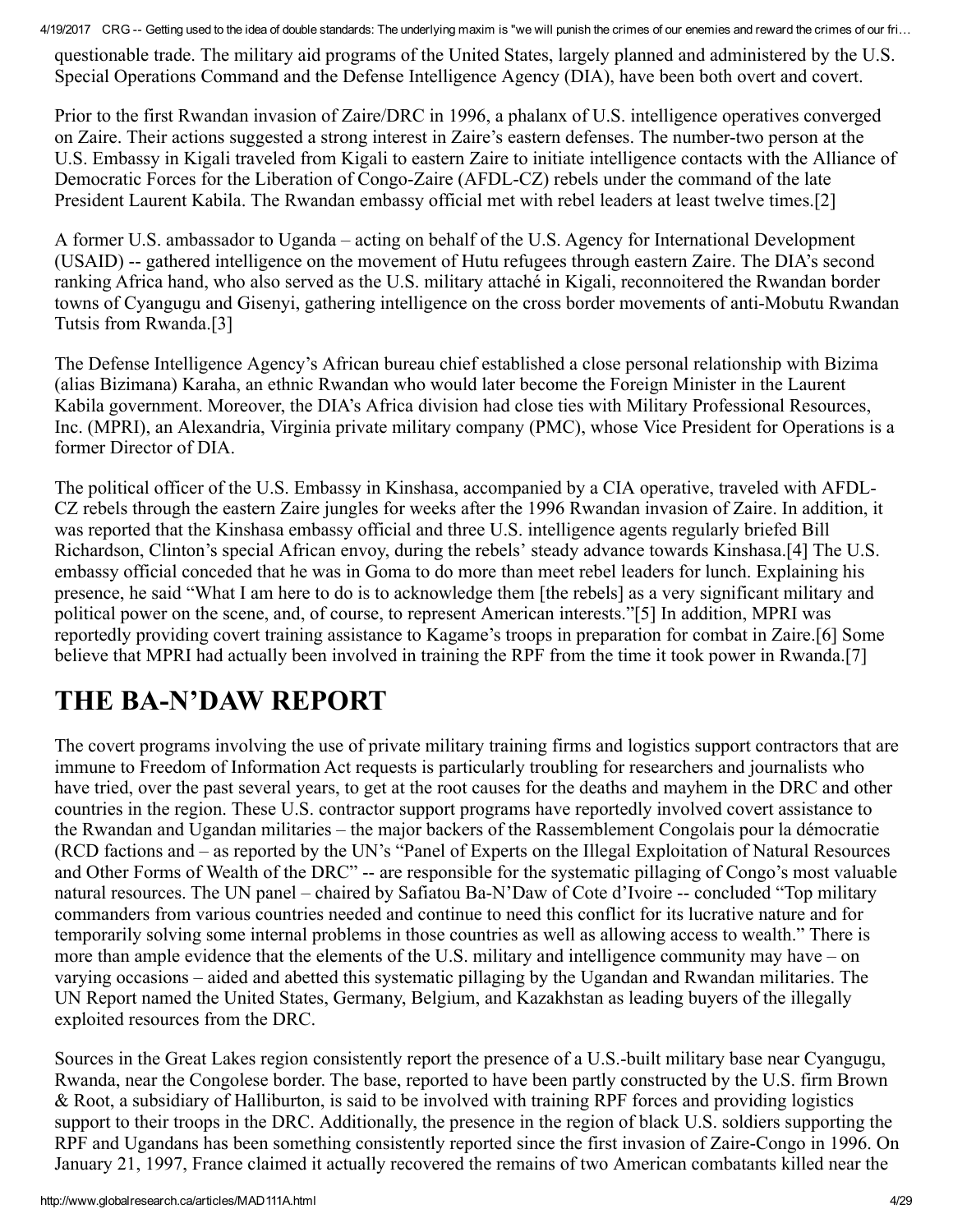Oso River in Kivu province during combat and returned them to American officials. The U.S. denied these claims.[8]

## COVERT AMERICAN SUPPORT FOR THE COMBATANTS

As U.S. troops and intelligence agents were pouring into Africa to help the RPF and AFDL-CZ forces in their 1996 campaign against Mobutu, Vincent Kern, the Deputy Assistant Secretary of Defense for African Affairs, told the House International Operations and Human Rights Subcommittee on December 4, 1996 that U.S. military training for the RPF was being conducted under a program called Enhanced International Military Education and Training (E-IMET). Kathi Austin, a Human Rights Watch specialist on arms transfers in Africa, told the Subcommittee on May 5, 1998 that one senior U.S. embassy official in Kigali described the U.S. Special Forces training program for the RPF as "killers . . . training killers."[9]

In November 1996, U.S. spy satellites and a U.S. Navy P-3 Orion were attempting to ascertain how many Rwandan Hutu refugees were in eastern Zaire. The P-3 was one of four stationed at old Entebbe Airport on the shores of Lake Victoria. Oddly, while other planes flying over eastern Zaire attracted anti-aircraft fire from Kabila's forces, the P-3s, which patrolled the skies above Goma and Sake, were left alone.[10]

Relying on the overhead intelligence, U.S. military and aid officials confidently announced that 600,000 Hutu refugees returned home to Rwanda from Zaire. But that left an estimated 300,000 unaccounted for. Many Hutus seemed to be disappearing from camps around Bukavu.

By December 1996, U.S. military forces were also operating in Bukavu amid throngs of Hutus, less numerous Twa refugees, Mai Mai guerrillas, advancing Rwandan troops, and AFDL-CZ rebels. A French military intelligence officer said he detected some 100 armed U.S. troops in the eastern Zaire conflict zone. [11]Moreover, the DGSE reported the Americans had knowledge of the extermination of Hutu refugees by Tutsis in both Rwanda and eastern Zaire and were doing nothing about it. More ominously, there was reason to believe that some U.S. forces, either Special Forces or mercenaries, may have actually participated in the extermination of Hutu refugees. The killings reportedly took place at a camp on the banks of the Oso River near Goma.[12] Roman Catholic reports claim that the executed included a number of Hutu Catholic priests. At least for those who were executed, death was far quicker than it was for those who escaped deep into the jungle. There, many died from tropical diseases or were attacked and eaten by wild animals.[13]

Jacques Isnard, the Paris based defense correspondent for Le Monde supported the contention of U.S. military knowledge of the Oso River massacre but went further. He quoted French intelligence sources that believed that between thirty and sixty American mercenary "advisers" participated with the RPF in the massacre of hundreds of thousands of Hutu refugees around Goma. Although his number of Hutu dead was more conservative than the French estimates, the U.N.'s Chilean investigator, Roberto Garreton, reported the Kagame and Kabila forces had committed "crimes against humanity" in killing thousands [emphasis added] of Hutu refugees.[14]

It was known that the planes the U.S. military deployed in eastern Zaire included heavily armed and armored helicopter gunships typically used by the Special Forces. These were fitted with 105 mm cannons, rockets, machine guns, land mine ejectors, and, more importantly, infra red sensors used in night operations. U.S. military commanders unabashedly stated the purpose of these gunships was to locate refugees to determine the best means of providing them with humanitarian assistance.<sup>[15]</sup>

According to the French magazine Valeurs Actuelles, a French DC-8 Sarigue electronic intelligence (ELINT) aircraft circled over eastern Zaire at the time of the Oso River massacre. The Sarigue's mission was to intercept and fix the radio transmissions of Rwandan military units engaged in the military operations. This aircraft, in addition to French special ground units, witnessed U.S. military ethnic cleansing in Zaire's Kivu Province[16].

In September 1997, the prestigious Jane's Foreign Report reported that German intelligence sources were aware that the DIA trained young men and teens from Rwanda, Uganda, and eastern Zaire for periods of up to two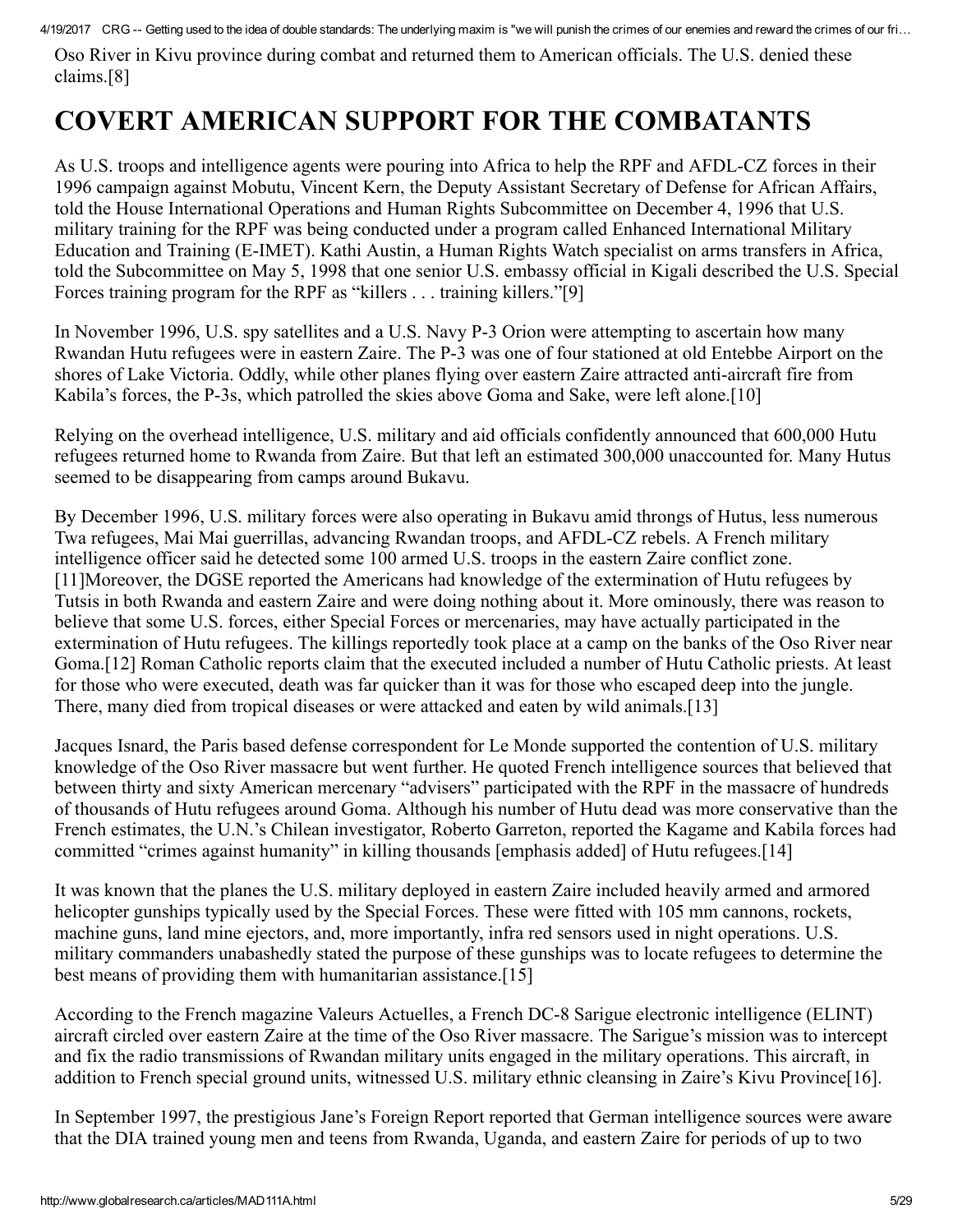years and longer for the RPF/AFDL-CZ campaign against Mobutu. The recruits were offered pay of between \$450 and \$1000 upon their successful capture of Kinshasa.[17]

Toward the end of 1996, U.S. spy satellites were attempting to ascertain how many refugees escaped into the jungle by locating fires at night and canvas tarpaulins during the day. Strangely, every time an encampment was discovered by the spacebased imagery, Rwandan and Zaire rebel forces attacked the sites. This was the case in late February 1997, when 160,000, mainly Hutu refugees, were spotted and then attacked in a swampy area known as Tingi Tingi.[18] There was never an adequate accounting by the Pentagon and U.S. intelligence agencies of the scope of intelligence provided to the RPF/AFDL-CZ.

An ominous report on the fate of refugees was made by Nicholas Stockton, the Emergencies Director of Oxfam U.K. & Ireland. He said that on November 20, 1996, he was shown U.S. aerial intelligence photographs which "confirmed, in considerable detail, the existence of 500,000 people distributed in three major and numerous minor agglomerations." He said that three days later the U.S. military claimed it could only locate one significant mass of people, which they claimed were identified as former members of the Rwandan armed forces and the Interhamwe militia. Since they were the number one targets for the RPF forces, their identification and location by the Americans was undoubtedly passed to the Rwandan forces. They would have surely been executed.[19] Moreover, some U.S. military and diplomatic personnel in central Africa said that any deaths among the Hutu refugees merely constituted "collateral damage."

When the AFDL-CZ and their Rwandan allies reached Kinshasa in 1996, it was largely due to the help of the United States. One reason why Kabila's men advanced into the city so quickly was the technical assistance provided by the DIA and other intelligence agencies. According to informed sources in Paris, U.S. Special Forces actually accompanied ADFL-CZ forces into Kinshasa. The Americans also reportedly provided Kabila's rebels and Rwandan troops with high definition spy satellite photographs that permitted them to order their troops to plot courses into Kinshasa that avoided encounters with Mobutu's forces.[20] During the rebel advance toward Kinshasa, Bechtel provided Kabila, at no cost, high technology intelligence, including National Aeronautics and Space Administration (NASA) satellite data.[21]

## AMERICAN MILITARY SUPPORT FOR THE SECOND INVASION OF CONGO

By 1998, the Kabila regime had become an irritant to the United States, North American mining interests, and Kabila's Ugandan and Rwandan patrons. As a result, Rwanda and Uganda launched a second invasion of the DRC to get rid of Kabila and replace him with someone more servile. The Pentagon was forced to admit on August 6, 1998 that a twenty man U.S. Army Rwanda Interagency Assessment Team (RIAT) was in the Rwanda at the time of the second RPF invasion of Congo. The camouflaged unit was deployed from the U.S. European Command in Germany.[22] It was later revealed that the team in question was a JCET unit that was sent to Rwanda to help the Rwandans "defeat ex FAR (Rwandan Armed Forces) and Interhamwe" units. U.S. Special Forces JCET team began training Rwandan units on July 15, 1998. It was the second such training exercise held that year. The RIAT team was sent to Rwanda in the weeks just leading up to the outbreak of hostilities in Congo.[23] The RIAT, specializing in counter insurgency operations, traveled to Gisenyi on the Congolese border just prior to the Rwandan invasion.[24] One of the assessments of the team recommended that the United States establish a new and broader military relationship with Rwanda. National Security Council spokesman P. J. Crowley, said of the RIAT's presence in Rwanda: "I think it's a coincidence that they were there at the same time the fighting began."[25]

Soon, however, as other African nations came to the assistance of Laurent Kabila, the United States found itself in the position of providing military aid under both the E-IMET and the Joint Combined Exchange Training (JCET) programs. U.S. Special Operations personnel were involved in training troops on both sides of the war in the DRC – Rwandans, Ugandans, and Burundians (supporting the RCD factions) and Zimbabweans and Namibians (supporting the central government in Kinshasa).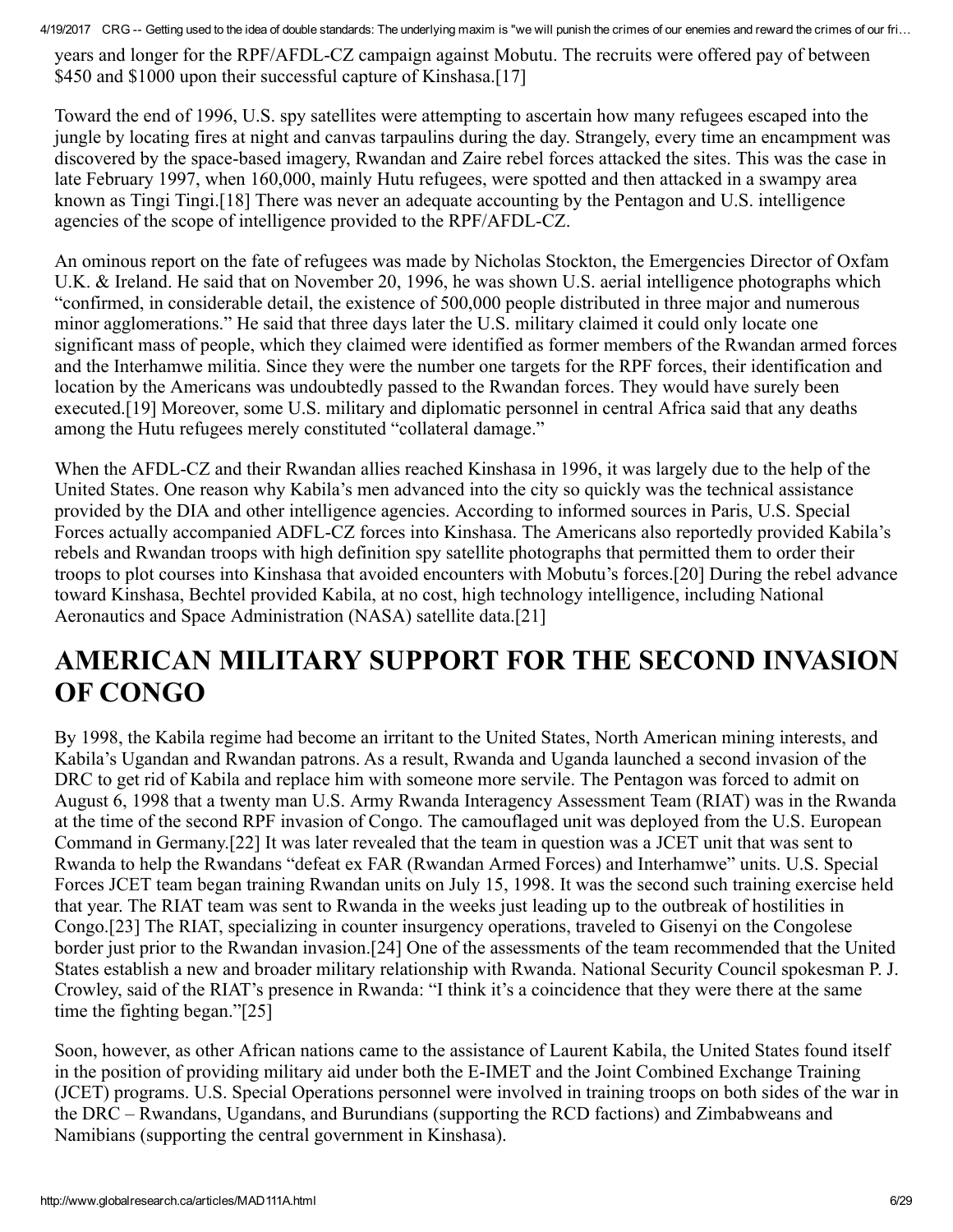As with the first invasion, there were also a number of reports that the RPF and their RCD allies carried out a number of massacres throughout the DRC. The Vatican reported a sizable killing of civilians in August 1998 in Kasika, a small village in South Kivu that hosted a Catholic mission station. Over eight hundred people, including priests and nuns, were killed by Rwandan troops. The RCD response was to charge the Vatican with aiding Kabila. The Rwandans, choosing to put into practice what the DIA's PSYOPS personnel had taught them about mounting perception management campaigns, shepherded the foreign press to carefully selected killing fields. The dead civilians were identified as exiled Burundian Hutu militiamen. Unfortunately, many in the international community, still suffering a type of collective guilt over the genocide of the Tutsis in Rwanda, gave the Rwandan assertions more credence than was warranted.

The increasing reliance by the Department of Defense on so-called Private Military Contractors (PMCs) is of special concern. Many of these PMCs -- once labeled as "mercenaries" by previous administrations when they were used as foreign policy instruments by the colonial powers of France, Belgium, Portugal, and South Africa have close links with some of the largest mining and oil companies involved in Africa today. PMCs, because of their proprietary status, have a great deal of leeway to engage in covert activities far from the reach of congressional investigators. They can simply claim that their business in various nations is a protected trade secret and the law now seems to be on their side.

## PROFITING FROM THE DESTABILIZATION OF CENTRAL AFRICA

America's policy toward Africa during the past decade, rather than seeking to stabilize situations where civil war and ethnic turmoil reign supreme, has seemingly promoted destabilization. Former Secretary of State Madeleine Albright was fond of calling pro-U.S. military leaders in Africa who assumed power by force and then cloaked themselves in civilian attire, "beacons of hope."

In reality, these leaders, who include the current presidents of Uganda, Rwanda, Ethiopia, Angola, Eritrea, Burundi, and the Democratic Republic of the Congo preside over countries where ethnic and civil turmoil permit unscrupulous international mining companies to take advantage of the strife to fill their own coffers with conflict diamonds, gold, copper, platinum, and other precious minerals – including one – columbite-tantalite or "coltan" -- which is a primary component of computer microchips and printed circuit boards.

Some of the companies involved in this new "scramble for Africa" have close links with PMCs and America's top political leadership. For example, America Minerals Fields, Inc., a company that was heavily involved in promoting the 1996 accession to power of Kabila, was, at the time of its involvement in the Congo's civil war, headquartered in Hope, Arkansas. Its major stockholders included long-time associates of former President Clinton going back to his days as Governor of Arkansas. America Mineral Fields also reportedly enjoys a close relationship with Lazare Kaplan International, Inc., a major international diamond brokerage whose president remains a close confidant of past and current administrations on Africa matters.[26]

The United States has a long history of supporting all sides in the DRC's civil wars in order to gain access to the country's natural resources. The Ba-N'Daw Report presents a cogent example of how one U.S. firm was involved in the DRC's grand thievery before the 1998 break between Laurent Kabila and his Rwandan and Ugandan backers. It links the Banque de commerce, du developpement et d'industrie (BCDI) of Kigali, Citibank in New York, the diamond business and armed rebellion. The report states: "In a letter signed by J.P. Moritz, general manager of Societe miniere de Bakwanga (MIBA), a Congolese diamond company, and Ngandu Kamenda, the general manager of MIBA ordered a payment of US\$3.5 million to la Generale de commerce d'import/export du Congo (COMIEX), a company owned by late President Kabila and some of his close allies, such as Minister Victor Mpoyo, from an account in BCDI through a Citibank account. This amount of money was paid as a contribution from MIBA to the AFDL war effort."

Also troubling are the ties that some mining companies in Africa have with military privateers. UN Special Rapporteur Enrique Ballesteros of Peru concluded in a his March 2001 report for the UN Commission on Human Rights, that mercenaries were inexorably linked to the illegal diamond and arms trade in Africa. He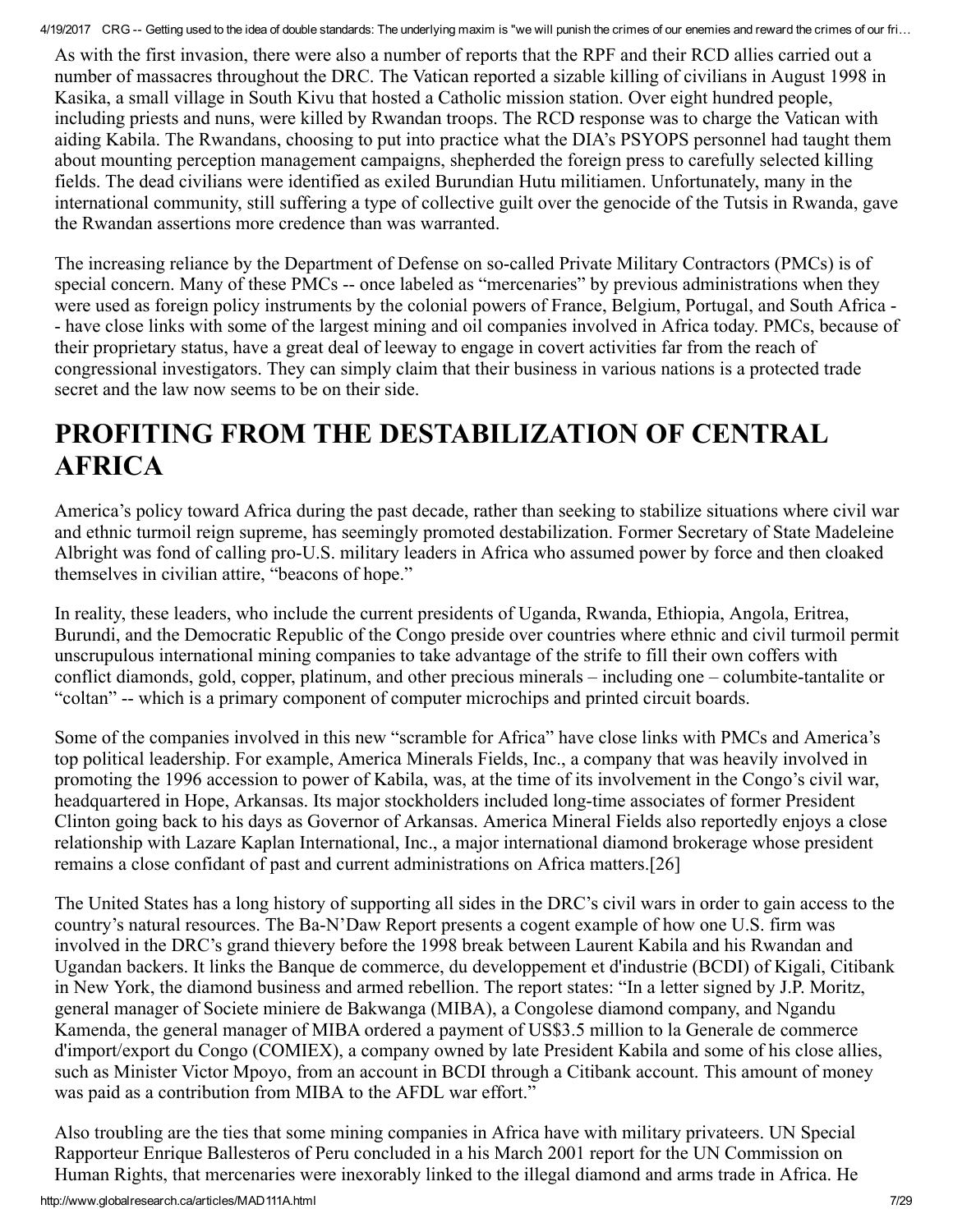stated, "Mercenaries participate in both types of traffic, acting as pilots of aircraft and helicopters, training makeshift troops in the use of weapons and transferring freight from place to place. Ballesteros added, "Military security companies and air cargo companies registered in Nevada (the United States), in the Channel Islands and especially in South Africa and in Zimbabwe, are engaged in the transport of troops, arms, munitions, and diamonds."

In 1998, America Minerals Fields purchased diamond concessions in the Cuango Valley along the Angolan-Congolese border from International Defense and Security (IDAS Belgium SA), a mercenary firm based in Curacao and headquartered in Belgium. According to an American Mineral Fields press release, "In May 1996, America Mineral Fields entered into an agreement with IDAS Resources N.V. ("IDAS") and IDAS shareholders, under which the Company may acquire 75.5% of the common shares of IDAS. In turn, IDAS has entered into a 5050 joint venture agreement with Endiama, the Angola state mining company. The joint venture asset is a 3,700 km mining lease in the Cuango Valley, Luremo and a 36,000 km2 prospecting lease called the Cuango International, which borders the mining lease to the north. The total area is approximately the size of Switzerland." [27]

America Mineral Fields directly benefited from America's initial covert military and intelligence support for Kabila. It is my observation that America's early support for Kabila, which was aided and abetted by U.S. allies Rwanda and Uganda, had less to do with getting rid of the Mobutu regime than it had to do with opening up Congo's vast mineral riches to North American-based and influenced mining companies. Presently, some of America Mineral Fields' principals now benefit from the destabilization of Sierra Leone and the availability of its cut-rate "blood diamonds" on the international market. Also, according to the findings of a commission headed up by Canadian United Nations Ambassador, Robert Fowler, Rwanda has violated the international embargo against Angola's UNITA rebels in allowing the "to operate more or less freely" in selling conflict zone diamonds and making deals with weapons dealers in Kigali.[28]

One of the major goals of the Rwandan-backed RCD-Goma faction, a group fighting the Kabila government in Congo, is restoration of mining concessions for Barrick Gold, Inc. of Canada. In fact, the rebel RCD government's "mining minister" signed a separate mining deal with Barrick in early 1999.[29] Among the members of Barrick's International Advisory Board are former President Bush and former President Clinton's close confidant Vernon Jordan.

Currently, Barrick and tens of other mining companies are helping to stoke the flames of the civil war in the DRC. Each benefits by the de facto partition of the country into some four separate zones of political control. First the mineral exploiters from Rwanda and Uganda concentrated on pillaging gold and diamonds from the eastern Congo. Now, they have increasingly turned their attention to col-tan.

It is my hope that the Bush administration will take pro-active measures to stem the conflict in the DRC by applying increased pressure on Uganda and Rwanda to withdraw their troops from the country. However, the fact that President Bush has selected Walter Kansteiner to be Assistant Secretary of State for African Affairs, portends, in my opinion, more trouble for the Great Lakes region. A brief look at Mr. Kansteiner's curriculum vitae and statements calls into question his commitment to seeking a durable peace in the region.

http://www.globalresearch.ca/articles/MAD111A.html 8/29 In an October 15, 1996 paper written by Mr. Kansteiner for the Forum for International Policy on the theneastern Zaire, he called for the division of territory in the Great Lakes region "between the primary ethnic groups, creating homogenous ethnic lands that would probably necessitate redrawing international boundaries and would require massive 'voluntary' relocation efforts." Kansteiner foresaw creating separate Tutsi and Hutu states after such a drastic population shift. It should be recalled that the creation of a Tutsi state in eastern Congo was exactly what Rwanda, Uganda and their American military advisers had in mind when Rwanda invaded then-Zaire in 1996, the same year Kansteiner penned his plans for the region. Four years later, Kansteiner was still convinced that the future of the DRC was "balkanization" into separate states. In an August 23, 2000 Pittsburgh Post-Gazette article, Kansteiner stated that the "breakup of the Congo is more likely now than it has been in 20 or 30 years." Of course, the de facto break up of Congo into various fiefdoms has been a boon for U.S. and other western mineral companies. And I believe Kansteiner's previous work at the Department of Defense where he served on a Task Force on Strategic Minerals – and one must certainly consider col-tan as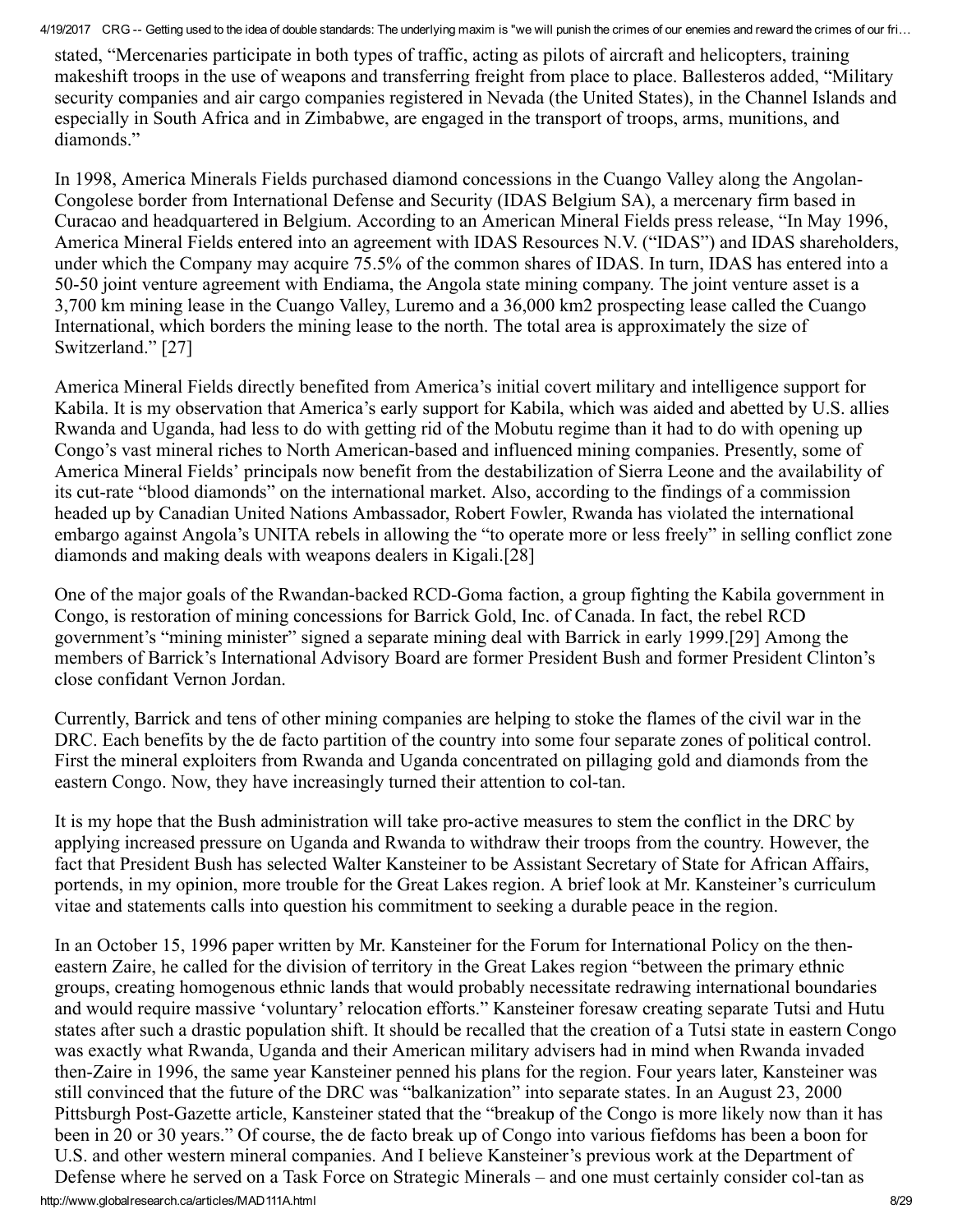falling into that category -- may influence his past and current thinking on the territorial integrity of the DRC. After all, 80 per cent of the world's known reserves of col-tan are found in the eastern DRC. It is potentially as important to the U.S. military as the Persian Gulf region.

However, the U.S. military and intelligence agencies, which have supported Uganda and Rwanda in their crossborder adventures in the DRC, have resisted peace initiatives and have failed to produce evidence of war crimes by the Ugandans and Rwandans and their allies in Congo. The CIA, NSA, and DIA should turn over to international and congressional investigators intelligence-generated evidence in their possession, as well as overhead thermal imagery indicating the presence of mass graves and when they were dug. In particular, the NSA maintained a communications intercept station in Fort Portal, Uganda, which intercepted military and government communications in Zaire during the first Rwandan invasion. These intercepts may contain details of Rwandan and AFDL-CZ massacres of innocent Hutu refugees and other Congolese civilians during the 1996 invasion. There must be a full accounting before the Congress by the staff of the U.S. Defense Attache's Office in Kigali and certain U.S. Embassy staff members in Kinshasa who served from early 1994 to the present time.

As for the number of war casualties in the DRC since the first invasion from Rwanda in 1996, I would estimate, from my own research, the total to be around 1.7 to 2 million – a horrendous number by any calculation. And I also believe that although disease and famine were contributing factors, the majority of these deaths were the result of actual war crimes committed by Rwandan, Ugandan, Burundian, AFDL-CZ, RCD, and military and paramilitary forces of other countries.

SUMMARY It is beyond time for the Congress to seriously examine the role of the United States in the genocide and civil wars of central Africa, as well as the role that PMCs currently play in other African trouble spots like Nigeria, Sierra Leone, Equatorial Guinea, Angola, Ethiopia, Sudan, and Cabinda. Other nations, some with less than stellar records in Africa – France and Belgium, for example – have had no problem examining their own roles in Africa's last decade of turmoil. The British Foreign Office is in the process of publishing a green paper on regulation of mercenary activity. At the very least, the United States, as the world's leading democracy, owes Africa at least the example of a critical self-inspection.

I appreciate the concern shown by the Chair and members of this committee in holding these hearings.

Thank you.

#### [Endnotes]

[1] Lewiston, NY and Lampeter, Wales, UK: Edwin Mellen Press, 1999. <www.mellenpress.com>

[2] Colum Lynch, "U.S. agents were seen with rebels in Zaire: Active participation is alleged in military overthrow of Mobutu," BOSTON GLOBE, 8 October 1997, A2.

[3] Ibid.

[4] Ibid.

[5] David Rieff, "Realpolitik in Congo: should Zaire's fate have been subordinate to the fate of

Rwandan refugees?" THE NATION, 7 July 1997.

[6] Georges Berghezan, "Une guerre cosmopolite," ("A cosmopolitan war,"), Marc Schmitz and Sophie Nolet, editors, Kabila prend le pouvoir ("Kabila Takes Power) (Paris: Editions GRIP, 1998), 97.

[7] André Dumoulin, La France Militaire et l'Afrique (The French Military and Africa) (Paris: Éditions GRIP, 1997), 87.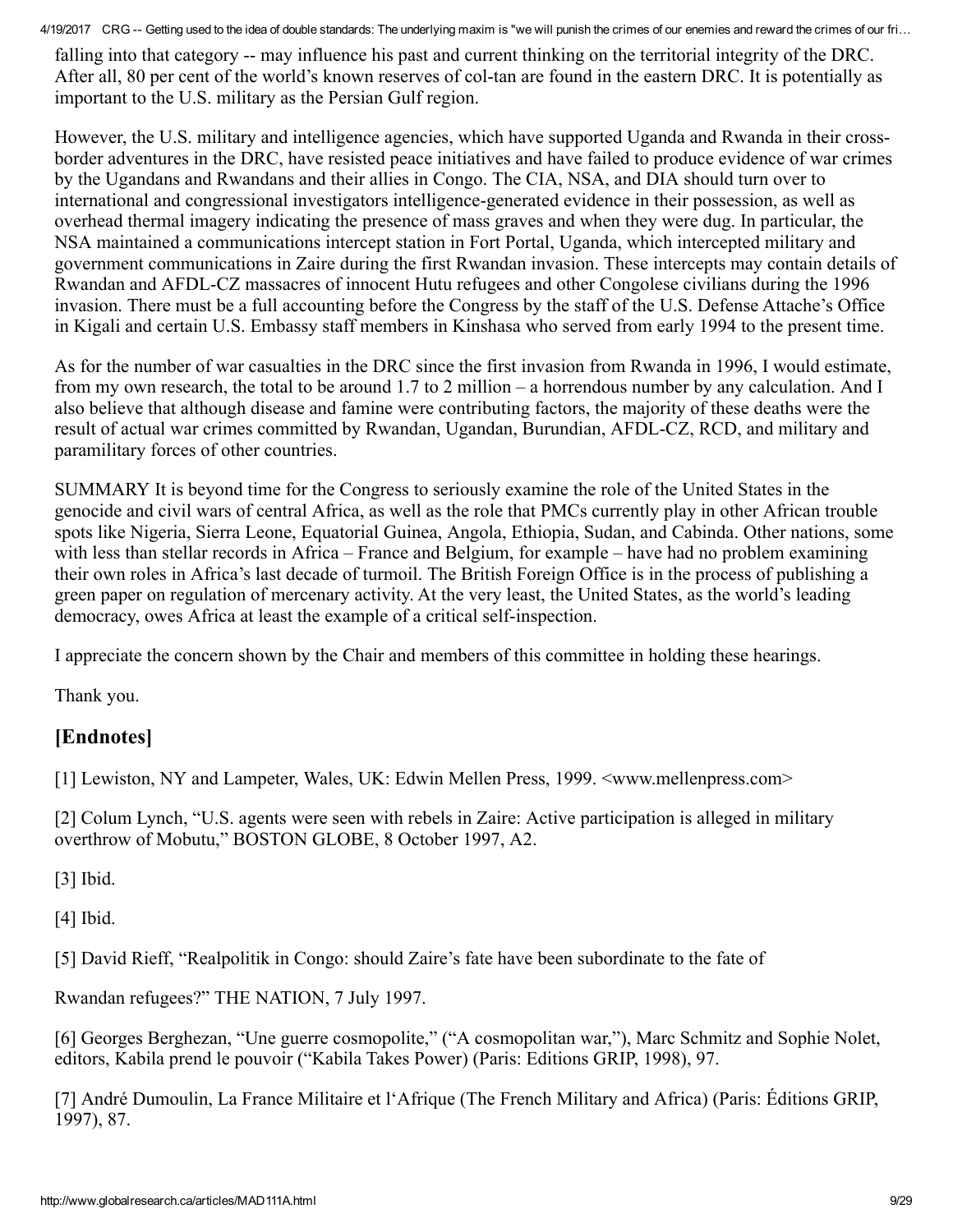[8] "Fighting with the rebels," ASIA TIMES, 1 April 1997, 8; Jacques Isnard, "Des 'conseillers' américains ont aidé à renverser le régime de M. Mobutu" ("American advisers helped to oust the regime of Mr. Mobutu"), Le Monde, 28 August 1997; "Influence americaine" ("American influence"), La Lettre du Continent, 3 April 1997.

[9] Dana Priest, "Pentagon Slow to Cooperate With Information Requests," THE WASHINGTON POST, 31 December 1998, A34.

[10] Christian Jennings, "U.S. plane seeks "missing" refugees in east Zaire," Reuters North American Wire, 26 November 1996.

[11] Lynch, op. cit.

[12] Hubert Condurier, "Ce que les services secrets français savaient" ("What the French Secret Services Knew"), VALEURS ACTUELLES, 30 August 1997, 26 27.

[13] "Priests Speak of Massacres, Destitution," All Africa Press Service, AFRICA NEWS, 24 March 1997.

[14] Lara Marlowe, "Rwandans got combat training from U.S. army, paper claims," THE IRISH TIMES, 28 August 1997, 11.

[15] Condurier, 27.

[16] Ibid.

[17] "Helping Africa to help America," JANE'S FOREIGN REPORT, 4 September 1997.

[18] Donald G. McNeil, Jr., "In Congo, Forbidding Terrain Hides a Calamity," THE NEW YORK TIMES, 1 June 1997, 4.

[19] Edward Mortimer, "The moral maze: The dilemmas of African conflict cannot be avoided by identifying one side as victims and the other as aggressors," FINANCIAL TIMES, 12 February 1997, 24.

[20] "Oil Wars in the Congo," ASIA TIMES, op. cit; Frederic François, "A la recontre du Kivu libéré: carnet de route (janvier-février 97)" ("Recounting the liberation of Kivu: the roadmap (January February 1997)," Marc Schmitz and Sophie Nolet, op. cit., 57.

[21] Robert Block, "U.S. Firms Seek Deals in Central Africa," THE WALL STREET JOURNAL, 14 October 1997.

[22]Milan Vesely, "Carving up the Congo," AFRICAN BUSINESS, October 1998, 12; <http://www.marekinc.com/NCNSpecialDRCWar080198.html>

[23] Lynne Duke, "Africans Use Training in Unexpected Ways," THE WASHINGTON POST, 14 July 1998, A10

[24] "Washington urges peace as U.S. team goes to Rwanda," Agence France Presse, 5 August 1998.

[25] Colum Lynch, "Congo, Rwanda appear headed to full scale war," THE BOSTON GLOBE, 6 August 1998, A1.

[26] Richard Morais, "Friends in High Places," FORBES, August 10, 1998, 50.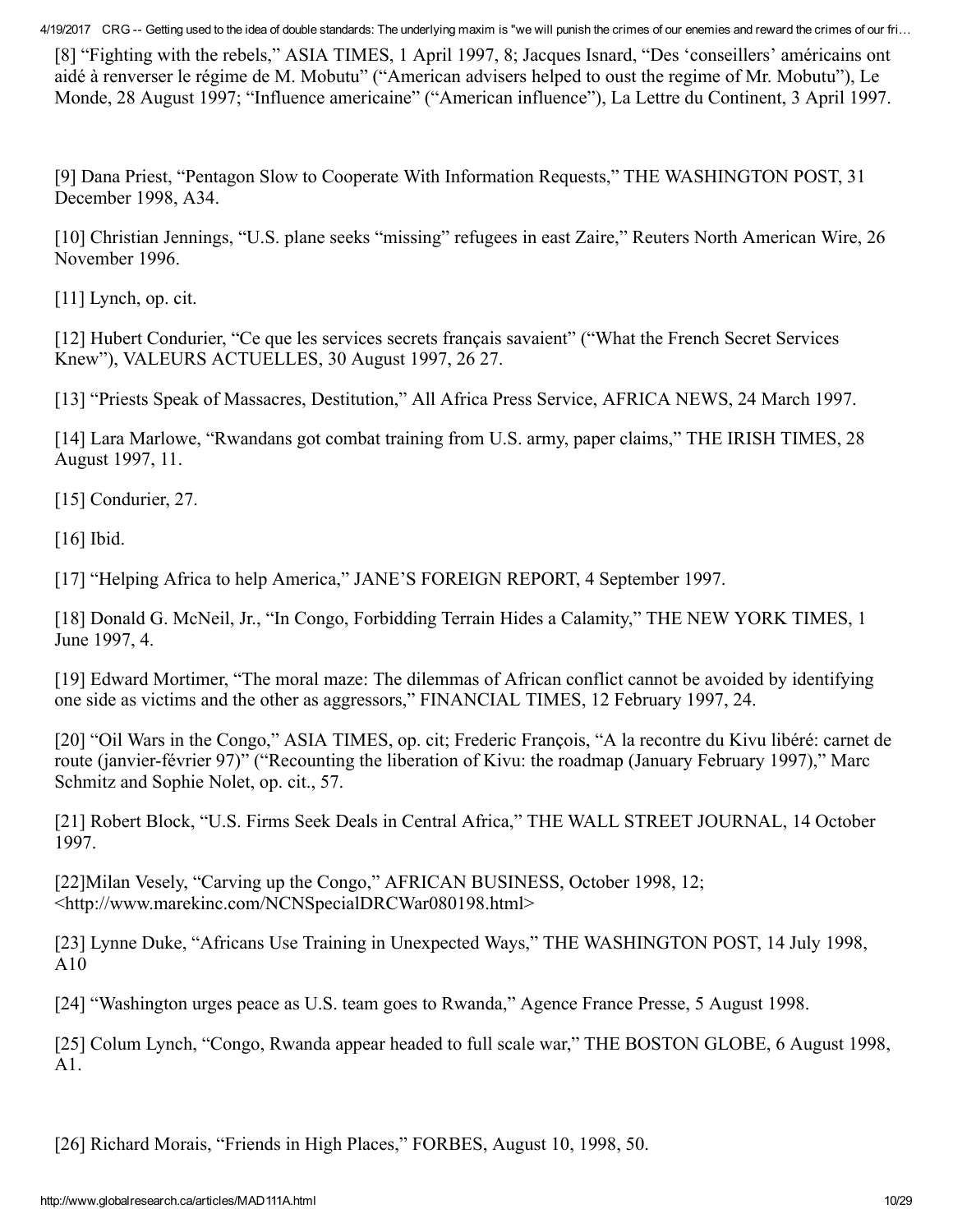$[27]$  http://www.am-min.com/amf/96/news/jan14-98.html

[28] "RWANDA: Government denies busting UNITA sanctions," UN Integrated Regional Information Network (IRIN), March 13, 2000.

[29] "Former Okimo Boss Named Rebels' 'Minister'," AFRICA ENERGY & MINING, No. 245, February 3, 1999.

### [TRANSCRIPT OF SUBCOMMITTEE DISCUSSION FOLLOWING THE MADSEN TESTIMONY]

#### [Note: the discussion immediately following Wayne Madsen's statement to the sub-committee pertains to the testimonies of Mr. Ali Baldo, Father Bahala and Mr. Wayne Madsen]

Mr. TANCREDO. Thank you, Mr. Madsen, for your really quite extraordinary testimony. I am sure and I know it has peaked all of our interest, and there will be a number of questions I am sure directed specifically to you.

I am going to start off with the focus of my questions to Mr. Ali Baldo and to Father Bahala. First of all, human rights activists and others hailed the end of the Mobutu regime, never anticipating the human rights legacy that would be left by Laurent Kabila. Now there is similar enthusiasm about the selection of Joseph Kabila. However, earlier this week the African Association for the Defense of Human Rights declared that there had been little improvement so far.

Do you think, sir, that it is fair to make an assessment after only 100 days of the new Kabila Administration? How much time should pass before an evaluation can take place of this nature, and how should the United States and this international community proceed with the new leadership?

I would like you to address those if you could. Mr. Ali Baldo, you may go first.

For example, there has been a commitment and implementation of a decision to close down all unacknowledged detention places in Kinshasa and a change of all commanders of security agencies. There are several of them, and they are competing always without any accountability.

However, the worst problems of insecurity in rural areas and under government control areas is basically the lack of institutions and the lack of accountability. We do not see an effort to address these issues.

Therefore, despite the government's closure of unacknowledged or unofficial detention places, agencies like the National Intelligence Agency and the military's Department for Suppression of Anti-Political Activities continue to detain people, to arrest them. The issue is really to hold the security forces accountable, and this, to our knowledge, has not been done so far.

The government has promised to improve the political environment. It has failed to repeal or to amend the decree laws that limit or prohibit political activities. The decree law, which was signed by Laurent Kabila,the father, in 1999, does not-

Mr. TANCREDO. Say that again. They have failed to repeal——

Mr. BALDO. To repeal the law regulating political activities, which prohibits political activities and does not recognize pre-existing opposition political parties. If there is a seriousness about improving the political environment, we believe that the government of Joseph Kabila should really amend that decree law.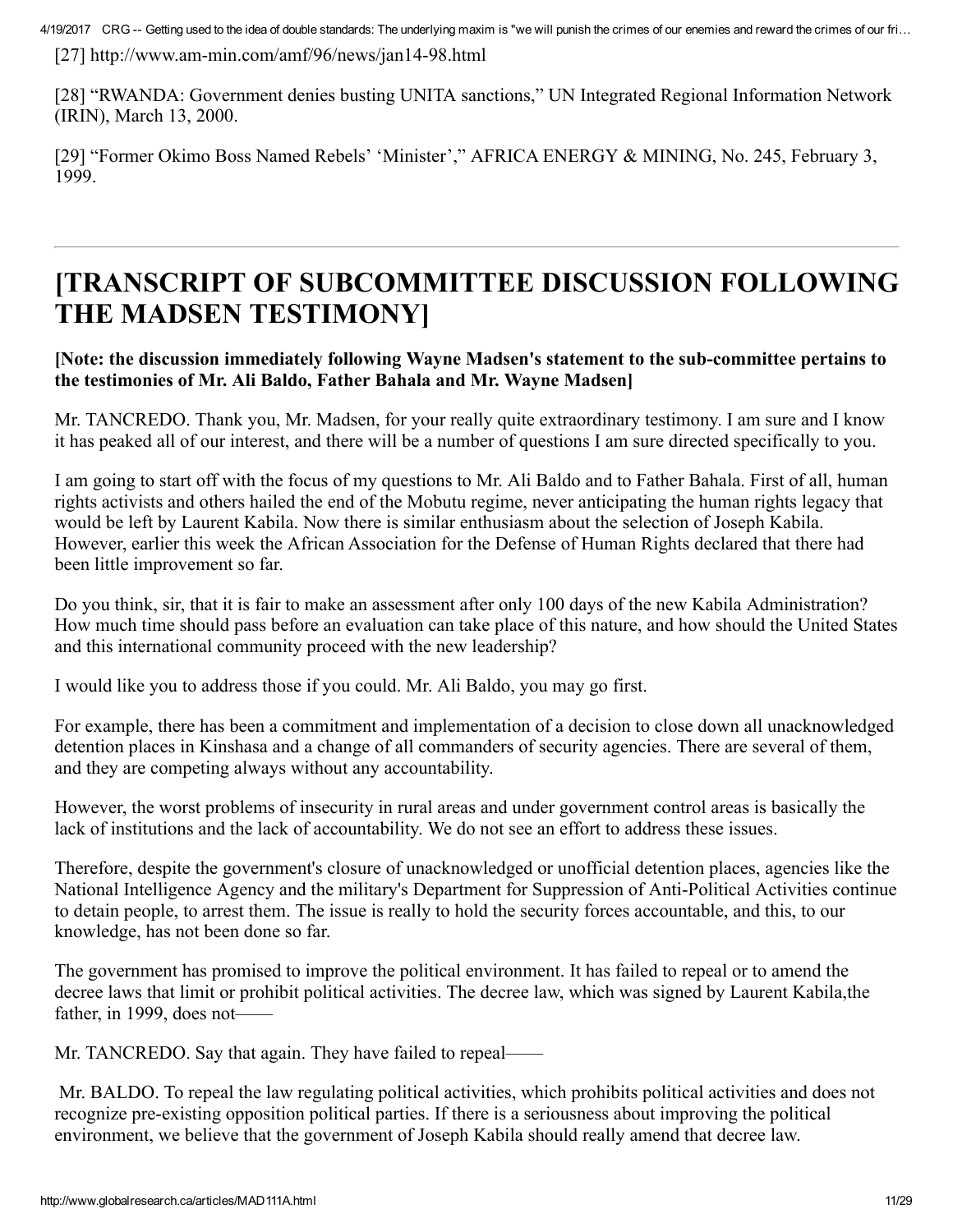There is also a decree law about associations, which also does not recognize the existing associations like ASADU and all the other civil society groups in the Congo, which are very active, very vibrant, and the only bodies in the country that are really acting and sort of dedicated to the population.

That law has also to be amended to acknowledge the existence and recognize the existence of pre-existing associations, so institutionally the reform has yet to happen.

Thank you.

Mr. TANCREDO. Thank you.

Father Bahala, would you like to comment on that?

Father BAHALA. I would just like to add to what Mr. Sulaiman has just said. I went to Kinshasa when I went back into the field, and we feel there has been some improvement in the democratization in the country. Maybe he was not aware of it, but this morning President Kabila has signed a decree that liberalized the political parties in the country.

I participated in Kinshasa in meetings that were preparing a national conference on human rights, so we feel that there is improvement in the sense of a collaboration between the government and the civil society.

Something that I also would like to add is that as they keep talking that there is no progress in terms of human rights and democratization in the Congo, we look and say it is a common situation in the whole central African region, so one of the questions is when you look at the situation of Rwanda, Burundi and Uganda, why are they asking something of the Congo and not asking from the other countries?

If you look, for instance, in Rwanda it has been 6 years since the genocide has taken place, but so far nobody has talked about elections or anything, you know, in the sense of democratization. All the people want is that it be a fair request of all the parties.

That is why in talking about the Lusaka Accords, for instance, they ask that the Congolese enter into a dialogue with the rebels. Now, the question is why are we not requesting, for instance, that Rwandans and Ugandans and Burundians also enter into a dialogue with their own rebels?

I would like to finish by asking this. How can we organize a dialogue between Congolese when more than half of the territory is under occupation? For instance, there are reports today that the troops that are being redeployed from the front are being redeployed in the occupied territories somewhere else, so how can you organize a dialogue in those conditions?

We know also today that Rwanda is taking prisoners out of prisons in Rwanda and sending them in the Congo to exploit minerals. Also, there are reports, and we see armed forces who are in the region, and they come in to kill people, burn parishes and create insecurities, so how can you return to a normal situation with that kind of thing going on?

Thank you.

Mr. TANCREDO. Thank you very much.

I have several other questions. I am going to, however, postpone them at least because I want to make sure that Ms. McKinney is able to fully exploit this opportunity, except for one thing.

I am just wondering to the Ambassador. Do we have any specific information about the proclamation that was signed today that was referred to by Father Bahala? Do we know anything about it?

You do not have to testify, but if we can obtain that information as soon as possible I would certainly appreciate it. Thank you.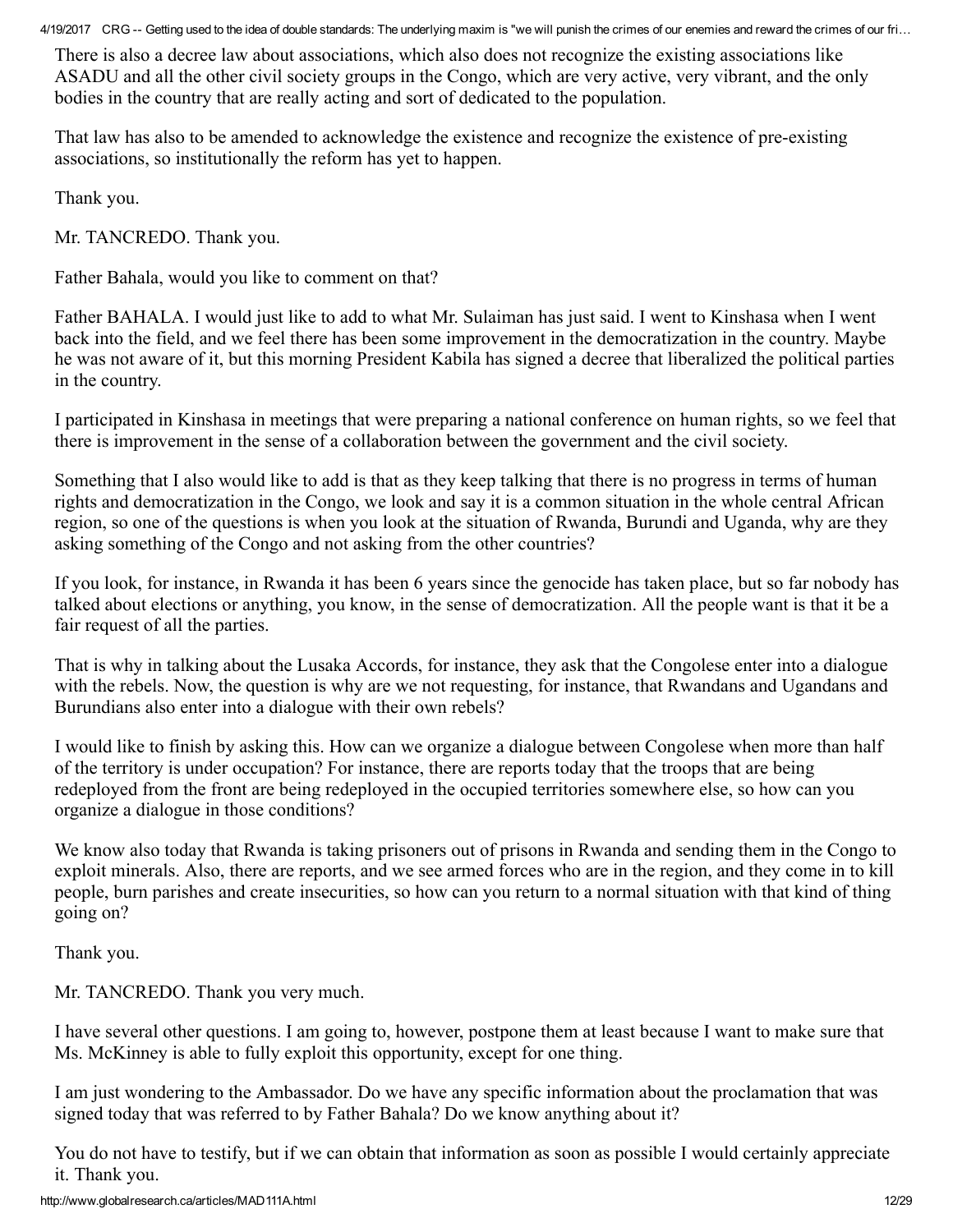Now I am going to turn it over to the Ranking Member, Ms. McKinney, for her questions.

Ms. MCKINNEY. Thank you, Mr. Chairman. I would like to have the opportunity, if it is needed, for further clarification after you have posed your second round of questions to go back and——

Mr. TANCREDO. Of course. Of course.

Ms. MCKINNEY. I would also like to state that I have significant volumes of information to submit for the record, and I would like to receive that information from Father Bahala as well for submission to the record.

Mr. TANCREDO. Without objection.

Ms. MCKINNEY. Thank you, Mr. Chairman.

The first question I have is about the recent statement of Colin Powell, and this is directed to anyone who would desire to respond.

Colin Powell said that he would visit Uganda. The question is, one, should he go? Two, who should he meet with if he goes? Three, what should his message be?

Mr. BALDO. Yes. I believe the Secretary of State should go to Uganda, and I believe that his message on the situation of the presence of Uganda in the Congo should be very clear and straightforward, simple talk, you know.

Uganda is present in the Congo as an occupation power. Uganda is a signatory of the Geneva Conventions. It is obliged to respect the provisions of protocol of the Geneva Convention 4 and in addition Protocol 1. It is not doing that.

Uganda, as we document in our publications, is involved in attacks against civilians. Uganda is recruiting Congolese children for its war effort against the government. We document that as well. Not only are these children being trained within the Congo, but some of them are brought for training across the border in Uganda proper.

Ugandan officials, and that is to say commanders of the Ugandan army, have been implicated in war crimes by overseeing the execution of non-combatants. We have located incidents that we have documented. What is the Ugandan army and government doing about holding these military commanders accountable for war crimes basically?

The message should really be a confrontation on the conduct of the Ugandan army and the areas under its occupation in the east. This message has not been addressed to the Ugandan government, and I think it is about time that people speak out about these issues.

Ms. MCKINNEY. Yes.

Mr. ROBERTS. I need to preface this with the fact that I am a scientist and not even slightly diplomatic in nature.

When I read in the paper that the U.S. Ambassador in Kigali is saying that the war in the east cannot be resolved until the Congolese solve the security problems and then I hear last year that our Ambassador in Kinshasa has said publicly that this war cannot end until the foreign armies are withdrawn, it implies to me in my ignorance that we do not have a policy for the region and for this conflict.

I am ecstatic at the notion that Colin Powell will go to any country involved in this conflict for nothing else that it dramatically increases the chance that he will develop a policy so that we can say the same thing on each side with great consistency and every voice of the U.S. Government.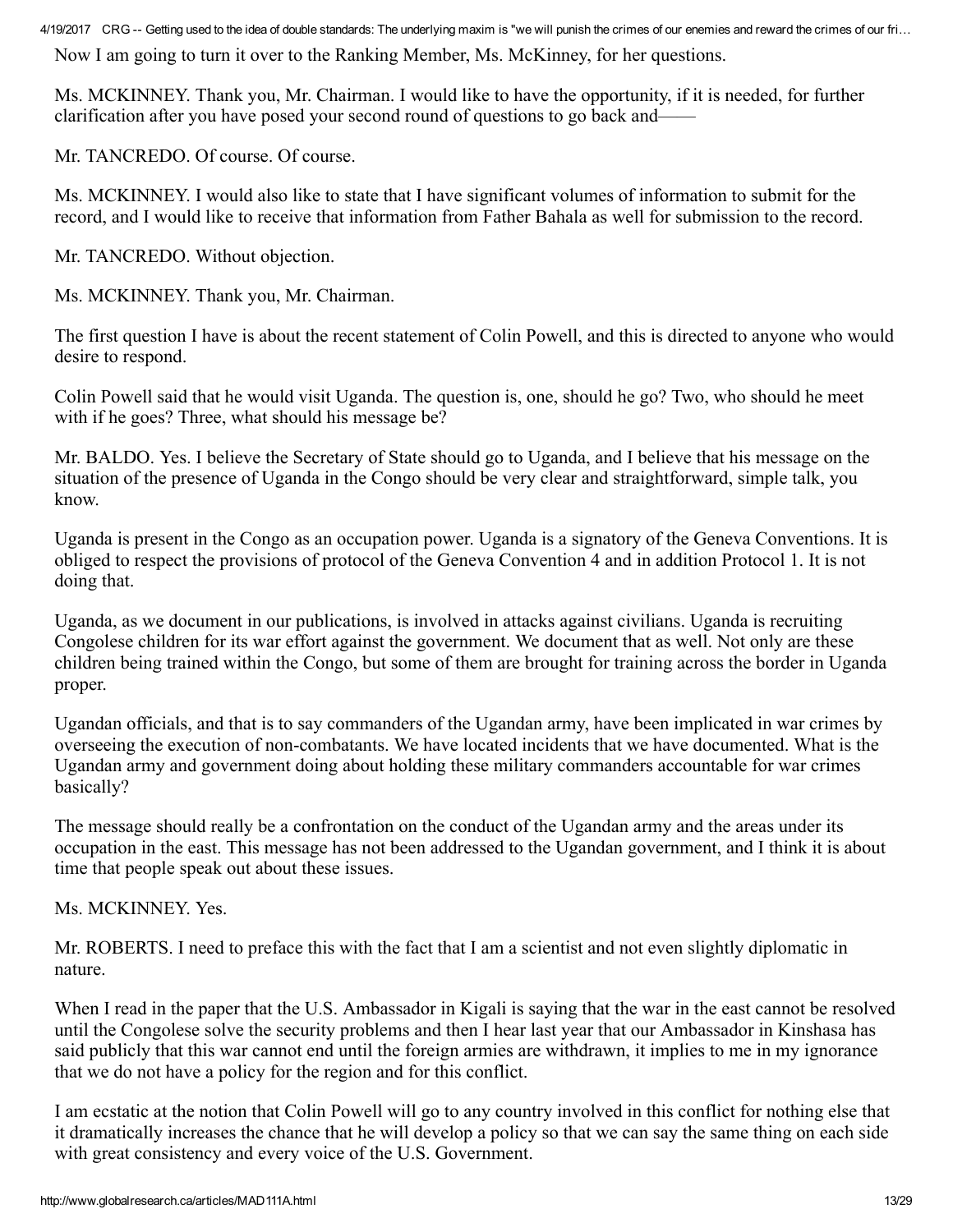If he goes, I will do somersaults for joy, and I hope he would meet with the highest level folks both militarily and politically that he can, and I hope that whatever his message is, it is a message that will be given to Kabila and to everyone involved in this conflict.

I did not say this in my testimony, but it is in my report. If you look at who has been killed in the 148 murders that we have documented, and when I say the word murder, two-thirds are gunshots. The next most common is attacking. The next most common is burning alive in their huts. That is what I meant by violent deaths in our report.

An equal number have been committed by the opponents of the RCD than the RCD it would appear. There are no good sides in this conflict, and that makes Colin Powell's job really hard. I am the first one to say that. The more time he spends there thinking about it, the better off we all are.

Thank you.

Ms. EDGERTON. Les may be the first one to say it, but let me follow up and state that Colin Powell, if he were to go to Uganda, would be welcomed greatly by I think all of us here on the panel and many in the humanitarian assistance community.

Last Friday, Colin Powell spoke to our board of directors at Refugees International and reassured us that the Administration is committed to conflict areas and to assisting with conflict resolution. However, he gave no specifics.

If he were to go to Uganda as Secretary of State, I think that high level, Museveni and on down, speaking about the exploitation of resources as is in the U.N. exploitation report that you referred to, child soldier recruitment that has been taking place across borders. Those are Congolese children that Sulaiman just referred to who are trained in Uganda and other areas of occupation that are occurring across the Ugandan border, as well as possibly reaffirming the humanitarian rights necessity of following humanitarian or human rights records in order to be a legitimate international player for Uganda.

Thank you.

Mr. MADSEN. Congresswoman McKinney, I just want to make a point that whatever Colin Powell does in Uganda, he certainly might not want to emulate what the previous Administration did there.

Ms. MCKINNEY. Yes.

Mr. MADSEN. I was in Kampala 2 weeks after President Clinton's trip to the country back in 1998. I was sitting with the leader of the opposition there, Mr. Lukemuzie, at the Sheraton Hotel in Kampala. Incidentally, we had a number of Museveni's secret police sitting around eavesdropping from other tables on our conversation, which I think is endemic of the situation in Uganda.

Mr. Lukemuzie told me. He said when President Clinton was in Uganda, he did not even want to spend 5 minutes meeting with the members of the opposition. You know, he went on to say, you know, I used to look to the United States, you know, the statue of liberty and all those things that I admired America for.

When your President was here, not only did he not want to meet with any of the members of the opposition; the Assistant Secretary of State for African Affairs, Susan Rice, basically lectured them and told them they ought to really get off of this democracy kick and start to learn how to accept Museveni's one party system of government.

It was very embarrassing, number one, to sit there and have to hear the leader of an opposition complain about the United States and the Clinton Administration's policy, so I would just urge Secretary of State Powell to make sure he can make amends for the last Administration and meet with the opposition in Uganda as well.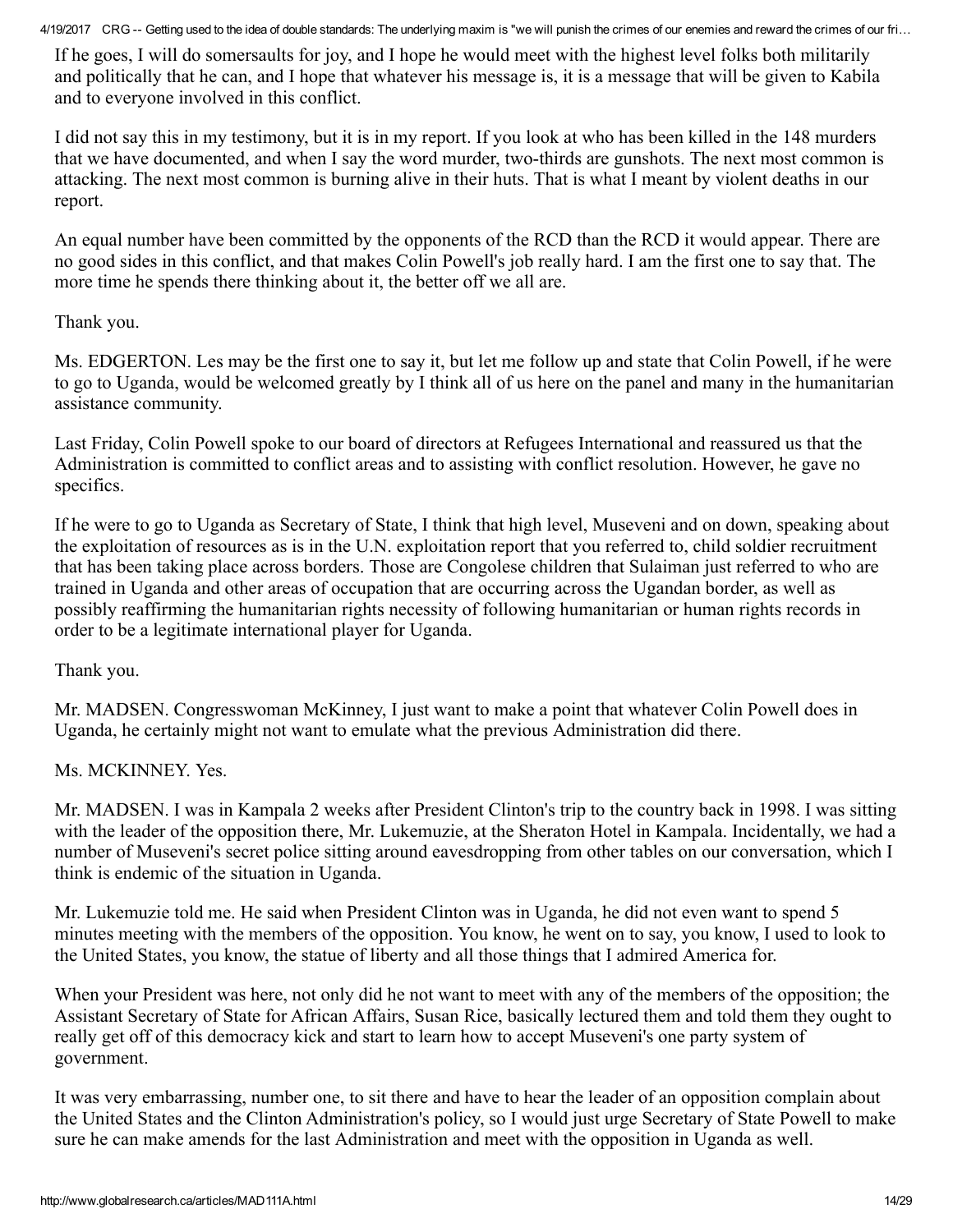Ms. MCKINNEY. What is the military relationship between the United States, Uganda and Rwanda in terms of bases, relationships with leaders, and training relationships that would allow the United States to turn a blind eye to the kind of egregious behavior, actually criminal behavior, on the part of its allies?

That is for anyone.

Mr. MADSEN. Okay. I will step up to the plate on this one first, I guess.

The background to the U.S. relationship with the RPF government and Uganda goes back to 1990 before the original invasion of Rwanda by the RPF from Ugandan soil, and it has taken many different roles. It includes, as I mentioned in testimony, covert and overt assistance.

There is, of course, the overt assistance, the African Crisis Response Initiative, which Uganda seems to be in and out of that program depending on whether they are being suspended for human rights violations or failure to withdraw troops from the DRC, but, more importantly, it is included in what they call Joint Combined Education and Training Program, JCET, Enhanced International Military Education and Training.

President Kagame himself was attending the U.S. Army's staff college in Fort Leavenworth, Kansas, at the time the invasion was launched in 1990. I have been told that Kagame has very close ties with the U.S. military, including the Defense Intelligence Agency. Many members of his upper echelons in his military and intelligence structure who, incidentally, I understand may be indicted here by the U.N. war crimes tribunal, were trained by U.S. personnel. That goes right through the military and the RPF intelligence structure.

With Uganda, there were reports of a number of U.S. intelligence and military bases. There is, of course, the base that is often reported in Cyangugu, Rwanda, but also other bases around the country.

Ms. MCKINNEY. Do we know about any military bases in Uganda?

Mr. MADSEN. Well, when I was visiting Uganda there was, of course, a lot of talk about an intelligence selection facility in Fort Portal, which was then closed and moved elsewhere, but it was apparently involved in picking up signals from then Zaire during the initial invasion from Rwanda, that country.

There has also been a number of reports that personnel from the U.S. Special Forces in Fort Bragg have been involved in training not only Ugandan military forces for SPLA guerrillas in the northern part of Uganda, and there have been reports of a military training base in Ginga in the eastern part of Uganda, so there are ample reports of U.S. military presence in both of those countries regardless of whether they are under suspension by ACRI at any given time.

That seems to be a revolving door with ACRI. When they decide to suspend, it is usually for a couple of weeks or a month, and then they are back in.

Ms. MCKINNEY. I remember in the mid 1970's Henry Kissinger's policy was to arm the UNITA and FLNA in Angola in the Angolan struggle for self-determination against the NPLA. Because of the fervor in the United States on the part of African-Americans, African-American men were recruited in a very insidious and cynical twist to go and fight in Angola on the wrong side.

Now, are African-Americans being particularly recruited to go into Uganda and Rwanda on behalf of the United States? Do you know anything about any of that?

Mr. MADSEN. I have talked to people who have been in eastern Congo and also in Uganda that claim to have talked to/been with African-Americans with the Special Forces. I think this also gets into an area of, you know, who is actually in the military and who may not be because I have also been told that some of the people with the American forces spoke fluent Swahili, so are they contractors? Are they U.S. military personnel? Just who are these folks?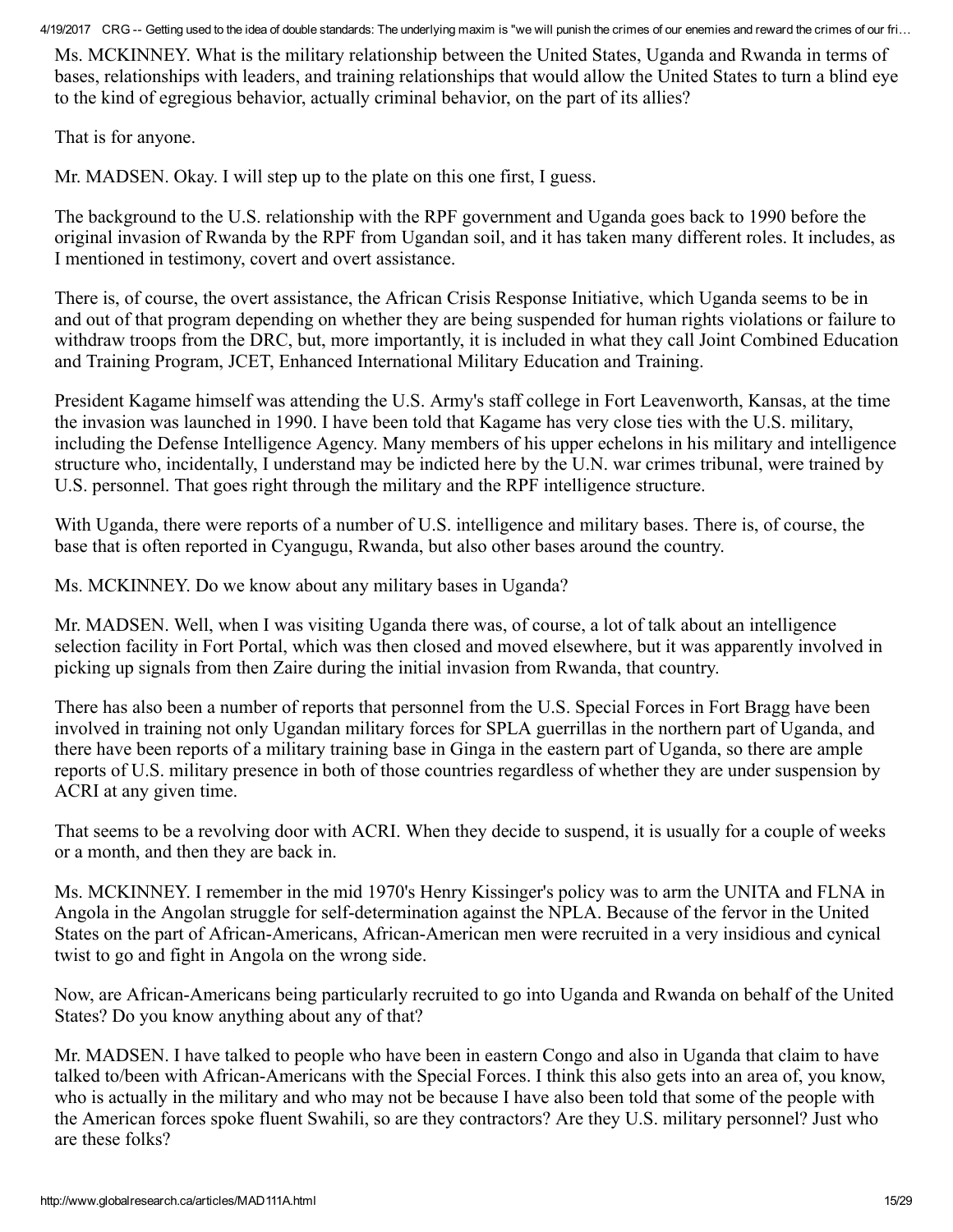I think this gets us to the roots of the problem with these covert activities. We do not know who is doing what. The covert nature of these activities, you know, leaves congressional investigators, reporters, other people out of the picture. It is hard to get the information on them, but I think definitely what has been going on since the early 1990's as far as the U.S. is concerned needs some sunshine because in this case that would be the best disinfectant to find out just what was going on, who knew what when and when did they know it.

Ms. MCKINNEY. In about 1995 or thereabouts at a briefing that I received from the State Department, I was told that the Congo was too big and that it was unwieldy and something really needed to be done about that. I was also told that I should not expect Laurent Kabila to last for any length of time. The prescience of the Clinton State Department in this regard is remarkable.

The question I have is about the delivery of humanitarian assistance into the eastern part of the Congo. I think it was Dr. Roberts who pointed out that Kinshasa is a long way from where the fighting or the problems in the east are taking place.

If we understand that there are some people who really want the permanent partition of the Democratic Republic of Congo, how do we address the humanitarian situation without furthering that partition that is against all the precepts of the organization of African unity and international law, et cetera, et cetera, et cetera?

Mr. ROBERTS. First of all, I need to point out that we in the NGO community normally bend over backwards to remain neutral in conflicts like this.

Secondly, that there are certain things happening right now, such as children dying of measles at extraordinary rates that could be stopped by vaccinating those kids, and that should be done. It is quite independent of whether or not we are propping up or increasing the probability of longevity of a regime we do not like.

Vaccinating children, providing a few minimal things to keep people alive until the political process has sorted out I think does not necessarily interfere with your political efforts to have one unified Congo or whatever it is that the world community and the Congolese, more importantly, decide is their destiny.

I do not think there is any inconsistency with keeping children alive and pursuing some political objectives which you may have.

Ms. EDGERTON. Congresswoman?

Father BAHALA. I just want to add a small something about the integrity of the national territory of Congo.

We hear the U.S. supports the integrity of the territory, but the Congolese people when they look and they hear the type of statements that you refer to, we fear that there is a plan to sell our country, and I would like to go on record and say that is something that nobody in the Congo accepts. We do not accept that, and we refute that idea of partitioning our country.

I would like to say that if anybody thinks that they are going to continue that idea, then they are going to meet with the type of resistance that you have seen with militias springing up everywhere because the Congolese people refuse categorically that idea.

We also have the impression that the international community has something that may cause two readings of the situation in the world. For instance, when the same situation took place in Kuwait and in Kosovo, the whole international community mobilized itself to defend the international law in that matter, but now here in the Congo it is another story.

Now I would like to talk about humanitarian assistance. I can tell you something about that because I was there. I was a witness when the situation in Rwanda took place. The whole international community mobilized itself to feed the Rwandese refugees when they came and they crossed the border into our country. They mobilized millions of dollars to help out.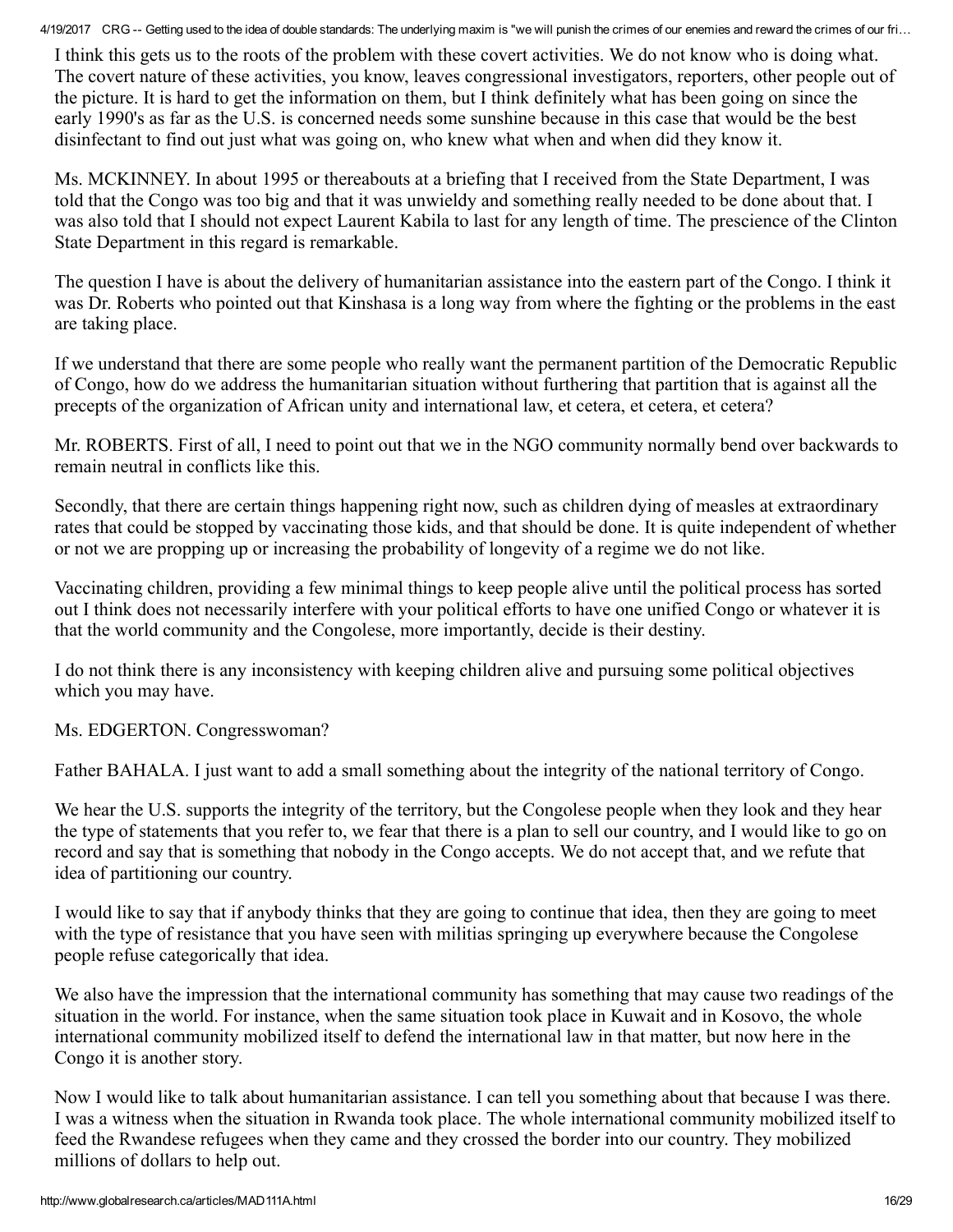When the Hutu refugees were massacred, nobody said absolutely anything. Now today we are being held responsible for being genociders just because of what has happened there.

We also are wondering why is there not any type of help given to the Congolese people who are today living under the same kind of the brunt of what I would call the consequences of the conflict? They are living in misery basically.

Also, I would like to end by saying that, should there be any sort of humanitarian assistance, the civil society and the churches are very well structured in the region to take on such a task.

Ms. EDGERTON. Congresswoman, if I may? We in the humanitarian aid community, NGOs, when we meet with U.S. foreign policy officials are told that humanitarian access and humanitarian assistance are not necessarily linked at all to the political U.S. foreign policy process of whatever country aid is being delivered to.

I want to say today that that is probably something that works two ways. You can deliver benign humanitarian aid in a way that it is not at all a reflection of U.S. foreign policy, nor should it be brought to the negotiation table as some kind of chit to be traded away.

Thank you.

Mr. MADSEN. I just wanted to make one point about the breakup of the Congo. I mentioned the previous Assistant Secretary of State for African Affairs. I am afraid from what I have read, the next person to fill that post it just seems like neither the last Administration or this Administration can get that thing right.

Mr. Kansteiner, who has been nominated to assume that function, wrote a couple of things that are troubling. Back in 1996, he called for the division of the Congo and the Great Lakes region between primary ethnic groups creating homogeneous ethnic lands that would probably necessitate redrawing international boundaries and would require massive ''voluntary'' relocation efforts.

In another piece he wrote for the Pittsburgh Post Gazette last year he stated that, ''The breakup of the Congo is more likely now than it has been in 20 or 30 years.''

It is also troubling that Cansteiner once worked for the Department of Defense where he worked on the Task Force on Strategic Minerals. Obviously what was said today about the criticality of these natural resources to the problems, to have a person involved with U.S.-Africa policy who served on such a board is very troubling.

Ms. MCKINNEY. Thank you. I just got a note here that Cansteiner's confirmation is today at 4.

I have 2 minutes to go and cast a vote. I will run there. I will run right back. I apologize. Let us recess, and then we will take up with Dr. Roberts.

Thank you.

[Recess.]

Mr. TANCREDO. I extend my apologies to the witnesses for the interruptions that we have had in this process. It is, unfortunately, the price you have to pay.

Also to assure you, do not be concerned if we are talking here and you are trying to provide testimony. It is not just for our elucidation. It is for the record, which is extremely important for all of us. Your comments will be taken into consideration, I assure you.

I want to continue with and follow up to a certain extent anyway on what I understand to be Ms. McKinney's line of questioning, and that is, first of all, again this would be to any one of the members of the panel.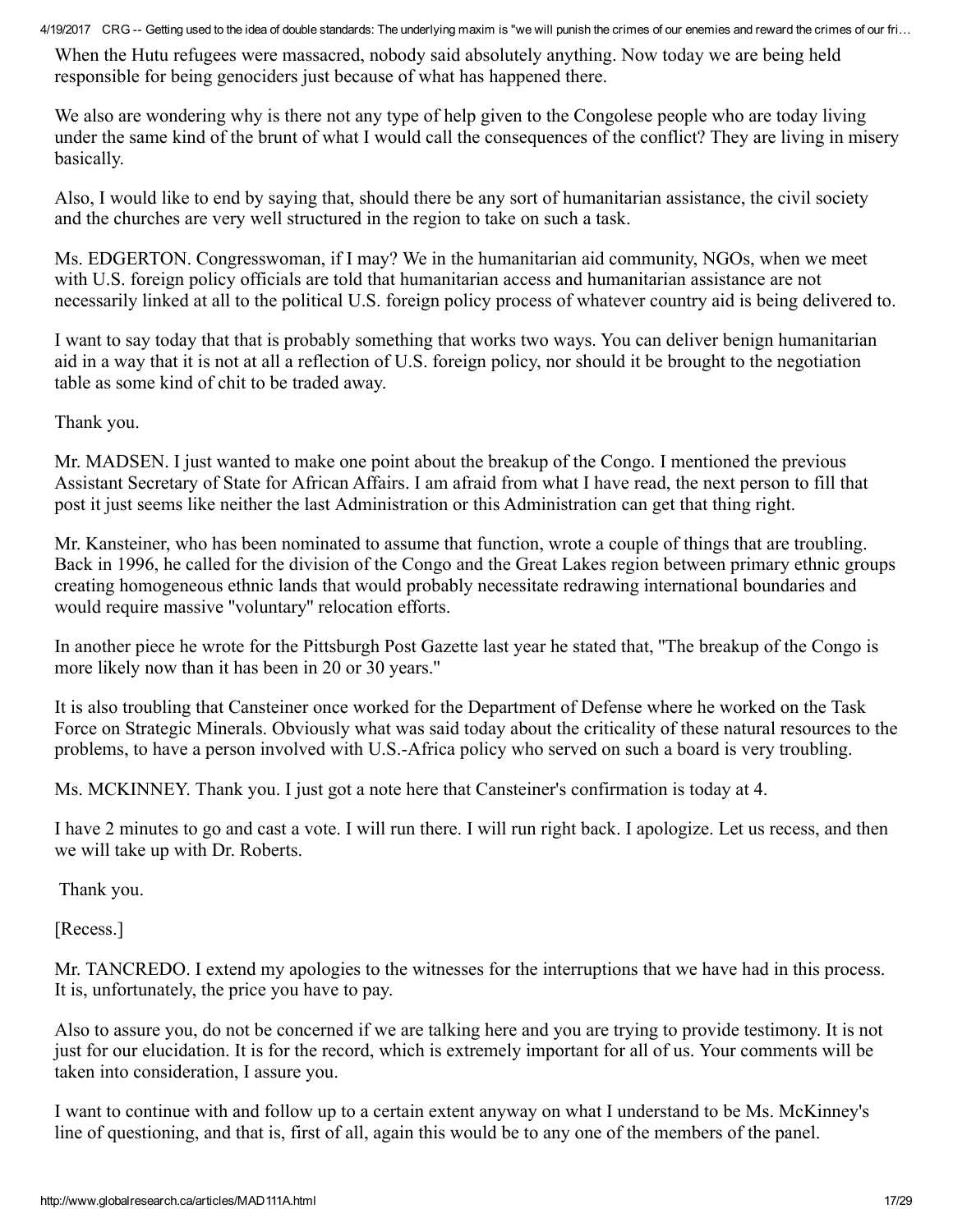Who should the parties to the peace process be, the foreign governments supporting the rebels or the rebel leaders themselves? Along with that, whom should the international community and U.S. pressure to talk to President Joseph Kabila and his officials?

Does anybody want to take a whack at that?

Ms. EDGERTON. I will start with the first one and then probably hand over to Father Bahala, who can speak more readily to this.

It is called an inter Congolese dialogue for a reason. It is a national dialogue. I think the occupying forces are very interested in being a part of the national dialogue. I think that is a mistake. The sooner the dialogue takes place, the more legitimacy the occupying forces who are occupying parts of Congo have in actually having a place at the table. I think it is a very dangerous policy to follow.

Mr. TANCREDO. Go ahead.

Mr. BALDO. The world has several layers. One layer is an international law. Occupation forces are present as occupying powers in Congo, and there is a need for negotiation between the Congolese government and with the occupying powers of Rwanda, Uganda and Burundi to obtain their withdrawal and preservation of the total integrity of Congo.

There is also a civil war in Congo. At that level, there is a big question about the legitimacy of several of the rebel groups. We know that let us say the Congolese Rally for Democracy signed the peace agreement in Lusaka not as a movement, but as 50 individual members, founders of that movement. Therefore, if you look at the reality of the rebel movement there are several leaders claiming to represent that.

I knew of a faction, the Offcide Nationale, which is a one man rebel group headed by Rogen Bala. This is a covert operation for the exploitation of diamonds in the town of Bafasundi in northeastern Congo. This is his only legitimacy, and that is to protect the interests of Uganda.

The Congolese Rally for Democracy liberation movement headed by Wamba dia Wamba groups about six members, founding members, of the original Congolese Rally for Democracy, who are operating from exile from Garselam, Gaproni, Kampala, Brussels and who operate as a revolutionary movement that is distributed through faxes and emails and to demand that they be presented in discussions and associations.

They represent no one. They do not have any constituency on the ground. They do not have any military power or control over whatever. They only seem to have put their name on the Lusaka agreement.

There would be a lot of sorting out that needs to be done. I believe the fact has to be acknowledged that these are not groups backed by Rwanda and Uganda. These are political fronts for Uganda and Rwanda in the occupation of Congo.

Thank you.

Mr. TANCREDO. Do we not then risk along with, and whoever wants to continue answering the original question please feel free to do so. I just want to add do we not then risk legitimizing these organizations, any organization, any rebel group, if we make them part of the peace process?

Mr. BALDO. Now, in occupied areas there are genuine and legitimate representatives of the population. These are the local civil society groups and community organizations, which are the only access on the ground with any real constituency of any kind, coming mainly from their role in maintaining or sustaining the survivability of the Congolese population for the kids not only since the beginning of this war, but since the state has totally collapsed under Mobutu. It was these actors who really stood by the population and are still trying to protect the survival of communities in eastern Congo.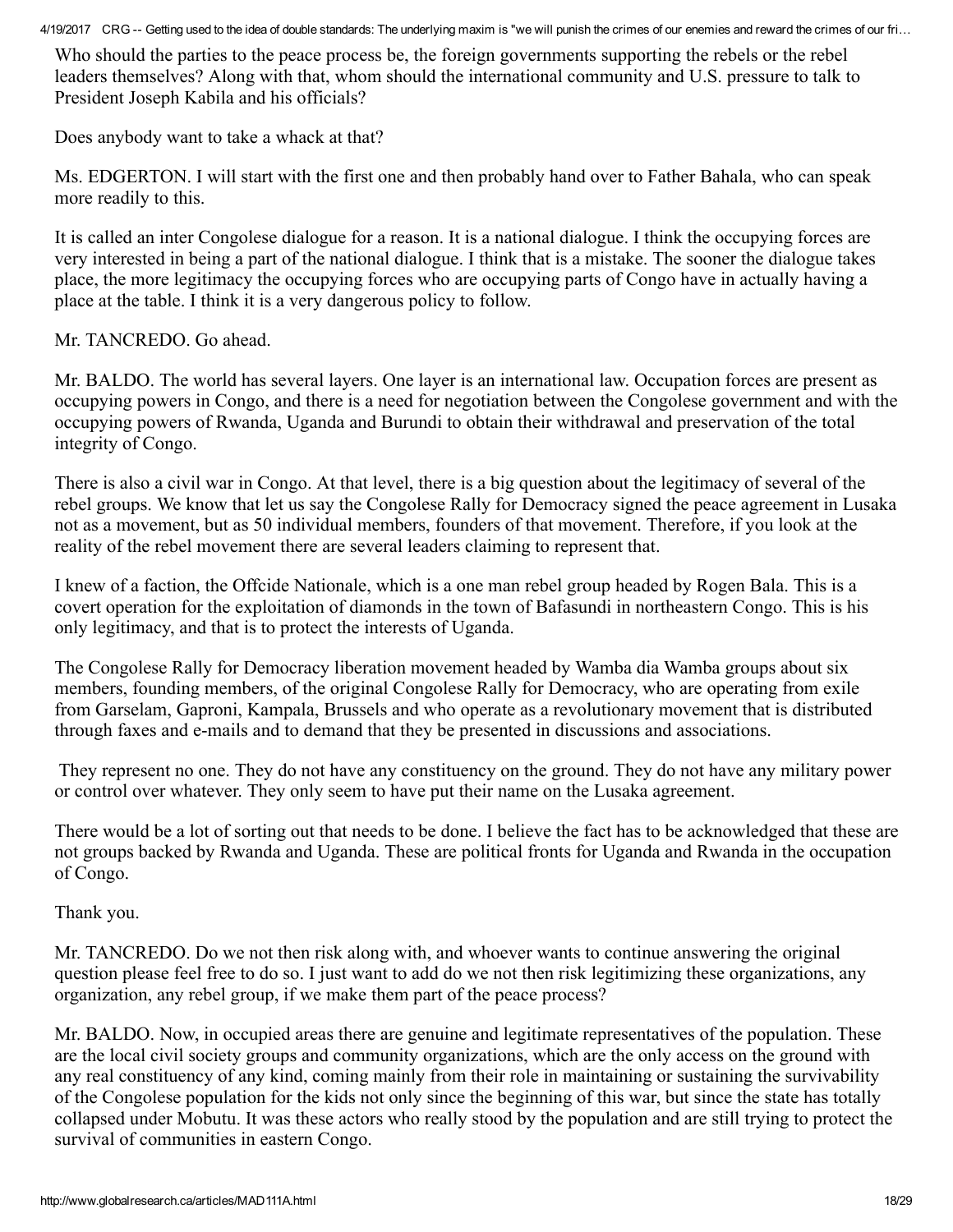The inter Congolese dialogue should not be allowed to be hijacked by the rebel groups and by some political operation groups, but rather the efforts should be maintained to ensure that genuine civil society organizations in occupied areas are the ones which are represented.

Thank you.

Mr. TANCREDO. What a challenging situation you have presented for us.

Father Bahala?

Father BAHALA. Yes. I would like to bring a historic witnessing to what happened here. On August 2, when the rebellion between ''inverted commoners'' came into Bukavu, what we saw on the ground was Rwandan troops that had just been thanked by President Kabila and asked to go back to their country. That took place on July 27.

Then a week afterwards we saw an old man coming there into the region and saying that he is representing a movement. That was Wamba dia Wamba. What we are saying is this man came in a week, or actually 3 weeks after we have seen movements of Rwandese soldiers in Bukavu.

Today, the population has never endorsed this war as its own war. What the people fear when they look at the Lusaka Agreement is that all of a sudden it came to legitimize something that the people regard as invasion. Today, the rebels, again in quotation marks, leaders are despised by the people because the people realize that they have absolutely no backbone apart from their godfathers.

As a matter of fact, Rwanda and Uganda spend their time ridiculing these people. Yesterday it was Zaidi Ngoma. Then it was Ilunga, then it was Wamba dia Wamba. Now we see this young man called Onusumba. We are sure he is going to go as well. Basically what it is, is they are being ridiculed by their godfathers as I call them.

Now about the inter Congolese dialogue. Yes, it is something that is necessary. However, it needs to be given specific goals and goals that, you know, will end in peace results. We want to see the installation of a true democratic process. We want to see good management, good governance.

Today when you look at all these political parties, you know, we do not know who their members are. That is the first thing. Who are the members of the political parties? The second thing is that the rebel groups live in fear because they, first of all, have blood on their hands.

Second, they are afraid of sitting face to face to confront their own brothers. In this whole situation of fear you wonder how the dialogue is going to take place.

We think that there should be first and foremost the withdrawal, the departure of the foreign armies so that at that particular point the Congolese can speak soul to soul with each other.

Mr. TANCREDO. Thank you very much.

Ms. EDGERTON. If I can just add on?

Mr. TANCREDO. Mr. Roberts?

Ms. EDGERTON. I am sorry.

Mr. TANCREDO. I know Mr. Roberts is also desirous of speaking, so go ahead.

Ms. EDGERTON. Just to follow quickly on that same point, some of the difficulties of having occupation endure longer and longer.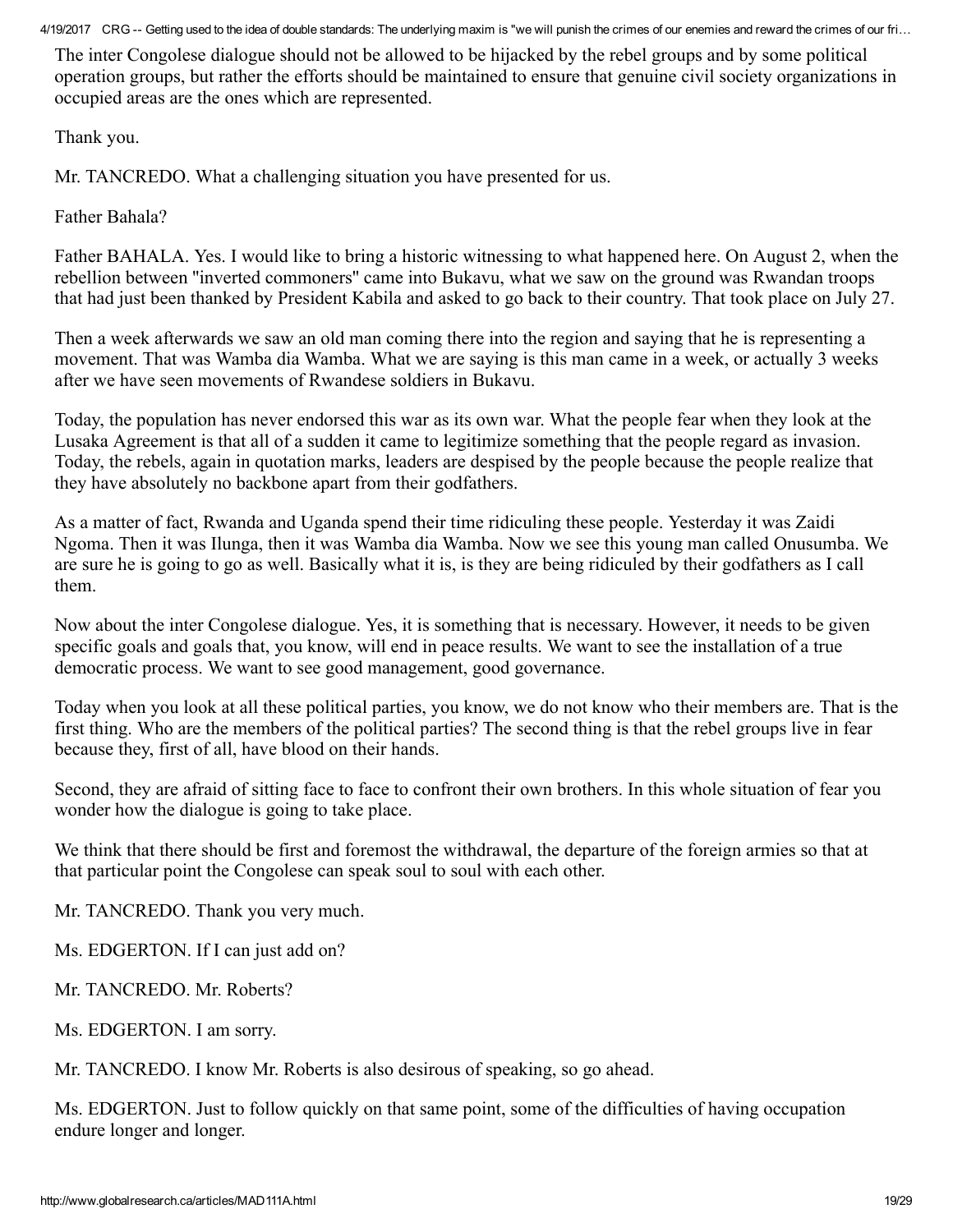The current political structure in the Goma held territories, the Rwandan held territories, are actually being trained across the border. They are being brought into Rwanda, the local politicians. In January and February, 475 local politicians were held in Rwanda for 6 weeks for a ''training'' into what it is to be in RCD held territory.

Civil society in the Congo is currently without a voice, and the occupying forces are making sure that the political will is not with the civil society, but rather backs the occupying forces. This gets stronger as time goes on and we do nothing.

Mr. TANCREDO. Mr. Roberts?

Mr. ROBERTS. I would actually like to broaden your original question and ask how can we create an environment where dialogue and peace negotiations might happen?

I am not an economist. I have only worked in seven wars, but I have never seen a war so economically driven. I have heard a lot of people say this war is auto financed, at least in the east. It must be true from my hundreds of kilometers on foot and thousands of kilometers of going around in the bush.

The scale of mineral exploitation which all is leading by helicopter elsewhere is just immense. It is just immense. I fear that with so many economic forces driving this war to expand the status quo that there are always going to be things to sabotage the inter Congolese dialogue and the other things that we value.

Let me give you just a couple of tiny examples. I am told by Herbert Vice, who is a professor in New York and went out to the eastern Congo last year, that rough diamonds in Kisangani are more expensive than rough diamonds in Brussels, Belgium. Why? Because every drug dealer, every person in Africa who has cash they want to launder, go to Kisangani, and they are happy to lose 10 percent of their cash so they can put it in a Swiss bank account and come up with a chit and look official.

I am told by a friend who works in Uganda, an employee of the U.S. Government, that it costs \$500 to get a car across the border in Uganda and across the front of this war. Why? Because people who carjack vehicles in Kenya and Uganda launder them across this war.

There are a lot of economic interests in keeping this war going, and I would hope that one part of our policy would be to create an environment where the economic incentives—we cannot stop them. We do not have that much control, but probably we could dissuade them.

If a country is the fourth largest exporter of diamonds in Africa and they have no diamonds, we probably ought to be able to say hey, that does not seem very acceptable.

Thank you.

Mr. TANCREDO. It strikes me as you share this kind of information with us that there are so many similarities to this particular problem in the Congo and in a number of other countries in Africa. I am certainly more familiar with Sudan myself.

After so many years of strife and when that strife takes on other aspects, not just ethnic or villages, cultural and all the rest of it, but now an economic component, the intransigence of all sides becomes incredible. Everybody assumes the status quo is okay essentially because it is either profitable financially or from the standpoint of power.

Peace is a fearful thing. What will happen under those conditions, you know, to power, to the money that pours forth? It just complicates the situation so dramatically. I think that you have certainly accurately portrayed it, but I keep wondering about the extent to which any of the various political parties that exist in the country, opposition parties.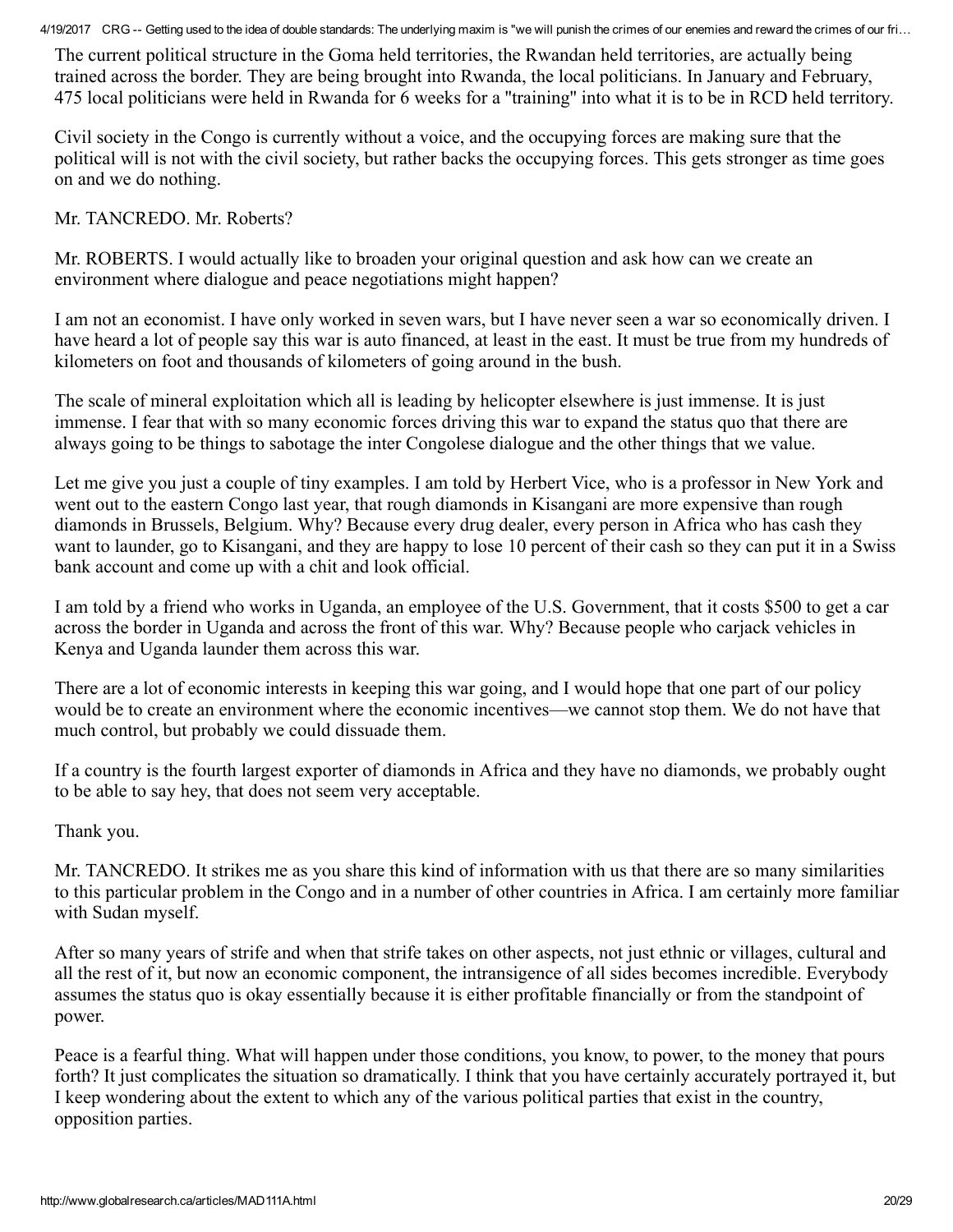In your estimation, Mr. Baldo perhaps in particular, is there any one or more political parties that today has the kind of infrastructural support that we could look to as being a viable governing body should a time come that we can actually look to free elections and that sort of thing? Is there anything there today, or does it all have to be created?

Mr. BALDO. During the campaign to chase Mobutu out of power, the Union for Democracy and Social Progress proved that it has some national constituency.

Mr. TANCREDO. That is headed by?

Mr. BALDO. Headed by Tshisekedi.

Mr. TANCREDO. Yes. I have met him.

Mr. BALDO. Yes. Many of that party in the east and in the south and central of Congo actually played a major role in facilitating by then Laurent Kabila, the rebel leader and his ADL, the Alliance for the Democratic Forces for Liberation of Congo. The way they did it was by organizing civil disobedience campaigns in towns like Isgarnia and elsewhere. They called them ghost towns whereby people just simply stay at home to mark their opposition to the government of Mobutu.

I believe that is a thought which has some national dimension. The other part is like the Union for Independent Federal Republicans in Lumbashi, Katanga, I think has some more regional priorities and concerns, but they are very powerful in Katanga. There are really several parties which have national support. That is what I am trying to say.

Mr. TANCREDO. Let us assume for a moment that in order to bring this thing to a successful conclusion that it would require the support of the United States and other parties to get behind the Kabila government. Let us just take that as a hypothetical for a second and really support their efforts in every direction and every way that are identifiable in terms of a positive outcome.

In doing that, do we risk damage to those or potential damage, I guess I should say, to those parties that do exist today? If we put all of our efforts behind the Kabila government, is there a possibility that we actually weaken what sort of opposition might exist there, a legitimate opposition in the country?

Mr. Baldo? Okay. First let me ask Mr. Baldo if he has a response to that. If not, we will go to Father Bahala.

Mr. BALDO. Yes, sir. Very quickly, the issue is lack of legitimacy. President Joseph Kabila is there because he is the son of Laurent, so there is a general problem of lack of legitimacy. I have described it, and the government statements are the same.

I believe that Kabila, the son, feels that there is a lot of endorsement of international support, unconditional support, and may be tempted actually to try and marginalize all other forces in the Congo.

Mr. TANCREDO. Yes.

Mr. BALDO. By the way, the other forces are not only the political opposition. As I said, there is a vibrant grassroots national civil society movement. The Congo is very much engaged in national issues, economic, as well as social and so on. Therefore, these are the forces that are detained.

Any kind of support for Joseph Kabila would have to take into account the fact that he must be held accountable to ensure freedom of association, participation and assembly for all other social actors and political actors in the country.

Thank you.

Mr. TANCREDO. Thank you.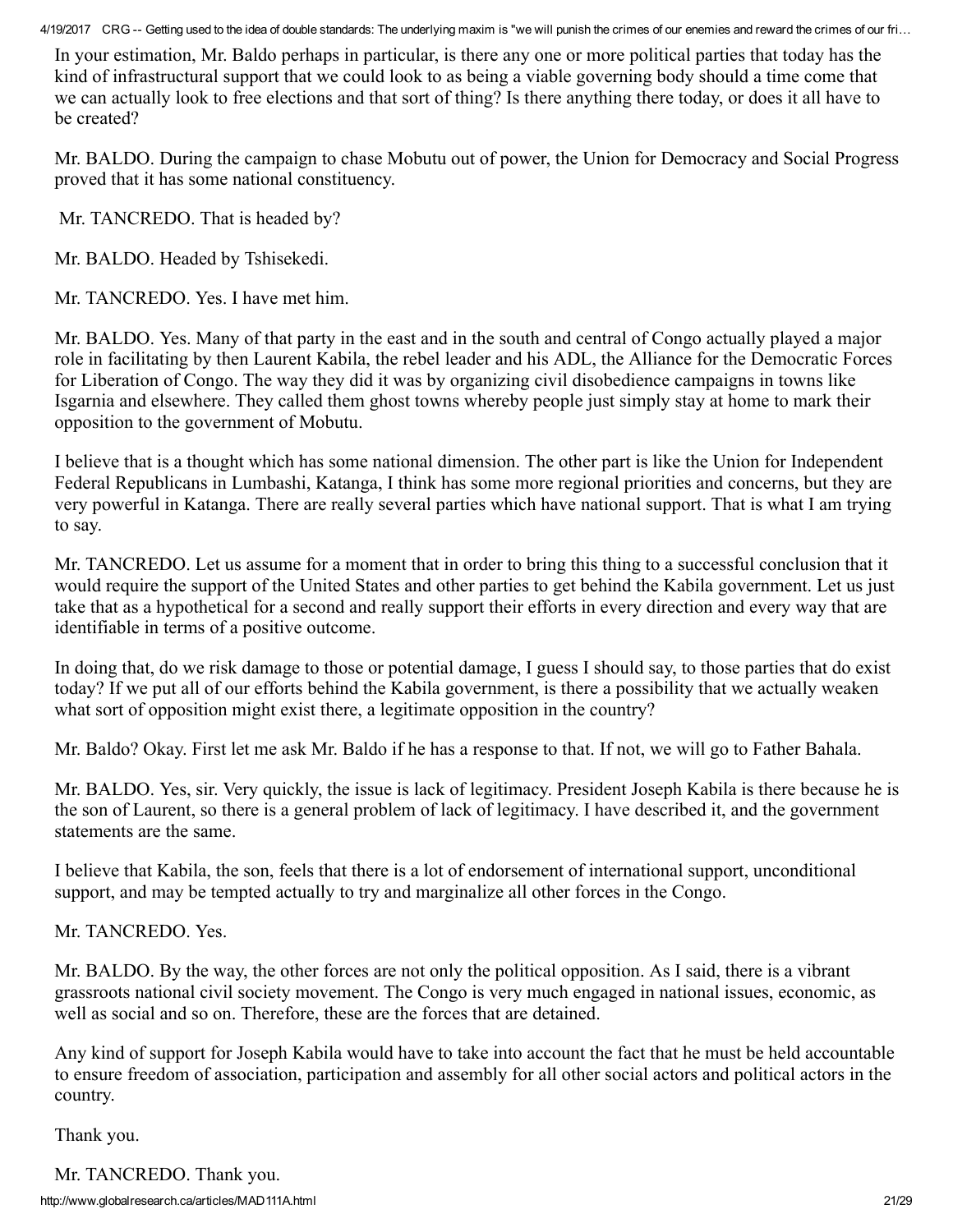Yes, Father Bahala?

Father BAHALA. As a journalist, I have observed how political parties function in my country. To add to what Mr. Baldo has said, I would like to say that the political parties that were created after 1992, meaning after the democratization move by Mobutu, come with different characteristics.

Apart from the big parties that Mr. Baldo has referred to such as UDPS and PDSC and MNC, we have also witnessed, you know, Mr. Mobutu encouraging the springing up of other parties that are called bread and drink parties.

That came up to 400 parties, some of which you would see is just the father and the mother and the children, and they make up a party. That is what today actually makes the biggest difficulty in the legitimacy of the parties.

The second problem is that the big parties that we are talking about, such as UDPS, are today subject to internal division so before giving them any type of support one question that should be asked is in whose name are they speaking.

For example, let us talk about the party of Mr. Tshisekedi when, for instance, he takes up the stand that he can create a political platform by talking with the rebel movement. That brings up the question of orientation in the sense that there is another, I would say, faction side of his party that is under the leadership of Mr. Kibasa Maleba, who are coming on record and saying that they disagree with the move, you know, to ally with the armed movement.

So today if Mr. Kabila, for instance, has no party we think that is a good thing because it is not about having a political party. It is about having a vision of society. What we are witnessing and we are observing is that none of these political parties seem to have a true project of society that aims at transforming the lives of its people.

What it seems like is that people who are getting into politics want to arrive in power without election, so our stand is to encourage elections. And we, the civil society, say with or without the inter Congolese dialogue we want to go to elections.

Mr. TANCREDO. Thank you very much.

Perhaps I should add not that there is a lack of political parties out there I understand, from what you are saying. It is just that perhaps the Bahala party is the next thing we ought to consider. You certainly are an eloquent spokesman.

Ms. EDGERTON. Congressman Tancredo, if I can just add in at the end of that——

Mr. TANCREDO. Of course.

Ms. EDGERTON [continuing]. Because of Father Bahala's excellent testimony just to show you that Congolese civil society is very passionate, very active, very engaged, but they are currently without a voice.

What we should be able to do is bolster them through the inter Congolese dialogue so that they do have a voice. They will be able to decide their own political parties, to have them. As you can see, they are capable, passionate and committed.

Father Bahala is one member of civil society who deserves our support as a civil society member. They will have their own political parties. They will be able to choose that. They have already had two national elections in a country that has absolutely no infrastructure. That alone is impressive.

If we can just get them to a point where they actually can dialogue, I think we would have been of assistance.

Mr. TANCREDO. Thank you.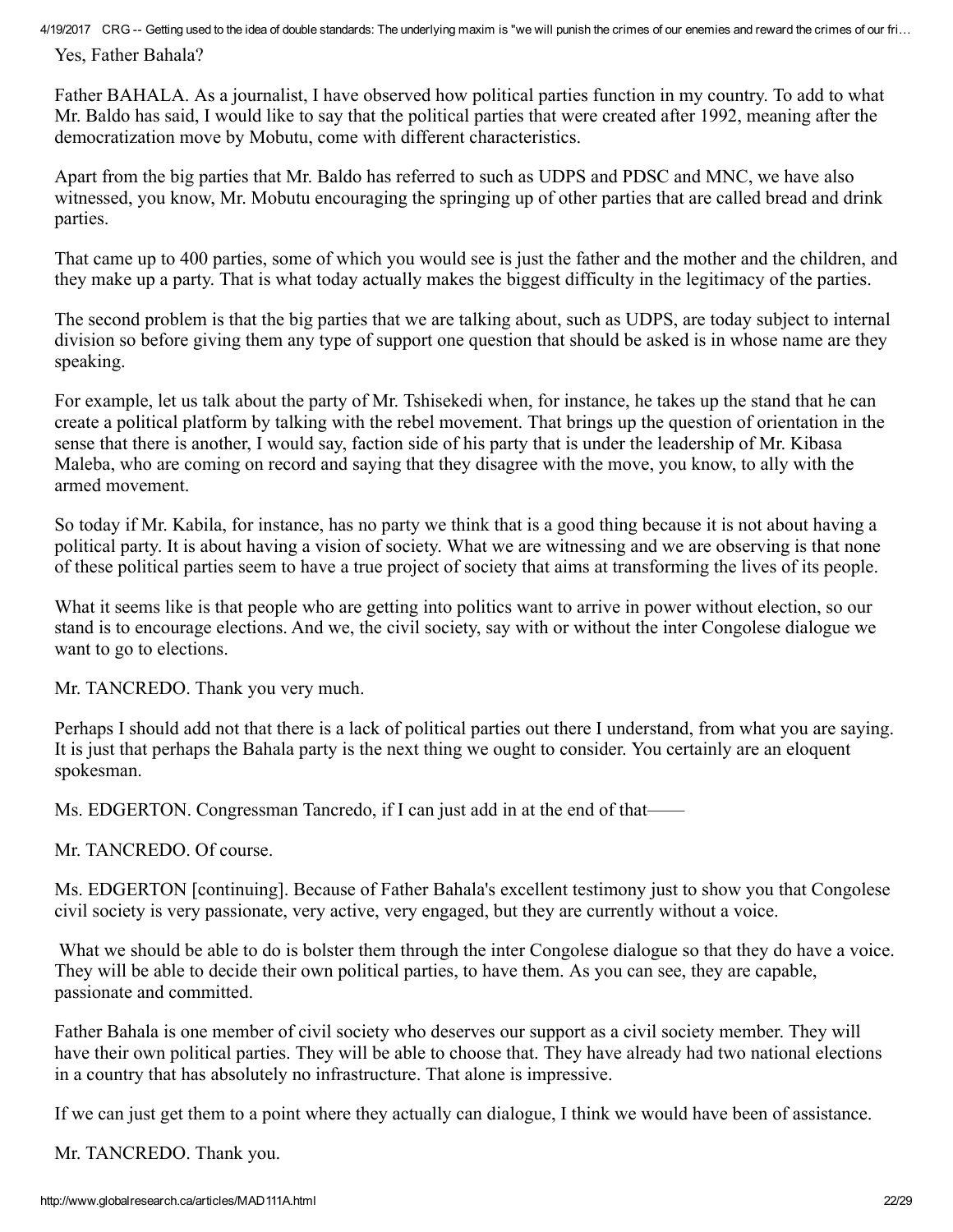I am going to the questioning now, and then we will wrap up after my compassionate, capable and passionate companion here takes over.

Ms. MCKINNEY. I will try to be brief, Mr. Chairman.

First question. Jean-Pierre Magabe, a former RPA intelligence officer who fled Rwanda and has testified that Paul Kagame planned the downing of the plane carrying Javier Romana and Entorea Mera, testified to me on April 6 of this year that RPA soldiers massacred innocent Congolese and blamed it on the interahamwe.

Is there any evidence that the U.S. has trained soldiers who participated in massacres?

Mr. MADSEN. Congressman McKinney, certainly the evidence is quite clear that the U.S. has trained not only the top leadership in Rwanda, but through these various military training programs that has gone down to the level of colonel, lieutenant colonel and even down to senior non-commissioned officers.

I would note that the recent report that the U.N. is seriously considering now indicting Kagame himself, Colonel Niamwasa, Colonel Jacques Enziza, Colonel Kabarave and Colonel Embengura. Embengura, I might add, was held directly responsible for some very heinous massacres in not only Rwanda, but also amongst the nongenocide Hutu refugees in eastern Congo.

The fact that these people, who were trained by the United States, it is now being considered that they might be indicted for war crimes. I think now more than ever I think the U.S. military and the intelligence community should turn over any evidence that it has. What training did they provide? When did they provide it? What was the level of effort involved with U.S. covert support for the RPF beginning in 1990 with the initial invasion?

Maybe there we can also get at who was responsible for the downing of the aircraft that triggered that terrible genocide in Rwanda in 1994 that led to a counter genocide against Hutus in Zaire and then Congo in the years following.

I think now more than ever, based on people who have defected like Mugave from the RPF, and I might add many others have defected. There are other international investigations taking place with French Judge Brugiere and another former French Judge named Jean-Pierre conducted a separate investigation and came to the conclusion that the RPF was responsible for the downing of that presidential aircraft that triggered this terrible confrontation.

Ms. MCKINNEY. You successfully answered two questions and then forced me to pose me another one. Just for a bit more explication, in a conversation that I had with the Deputy Foreign Minister of Angola I mentioned the fact that the United States turned a blind eye to the 1994 genocide, and I was complaining about that. Of course, now we know that the United States did more than turn a blind eye.

The response from the Deputy Foreign Minister was which genocide? I think we have had testimony here today to suggest that we have genocides occurring inside the genocide, additional genocide, counter genocide, but we just sort of talk about 1994, the downing of the plane, unleashed this torrent of violence and what has happened in terms of genocide, counter genocide, genocide inside genocide that has happened as a result of the fact that a foreign power, as we know, was involved in aiding and abetting in the downing of the airplane and that that foreign power has yet to be named or to make any kind of accountability for its participation in this disaster that we are talking about today.

Mr. MADSEN. As I mentioned, the French and the Belgians, their Parliaments have both looked into this matter. If they were the foreign power that was responsible, I would doubt that they would have any interest in holding hearings, having testimony, doing a thorough investigation.

You are correct, Congresswoman. The only power that has yet to step to the plate, and now we even have the British saying they are going to look at, you know, the role of private military companies. The only power that has not stepped up to the plate and conducted an investigation is the United States.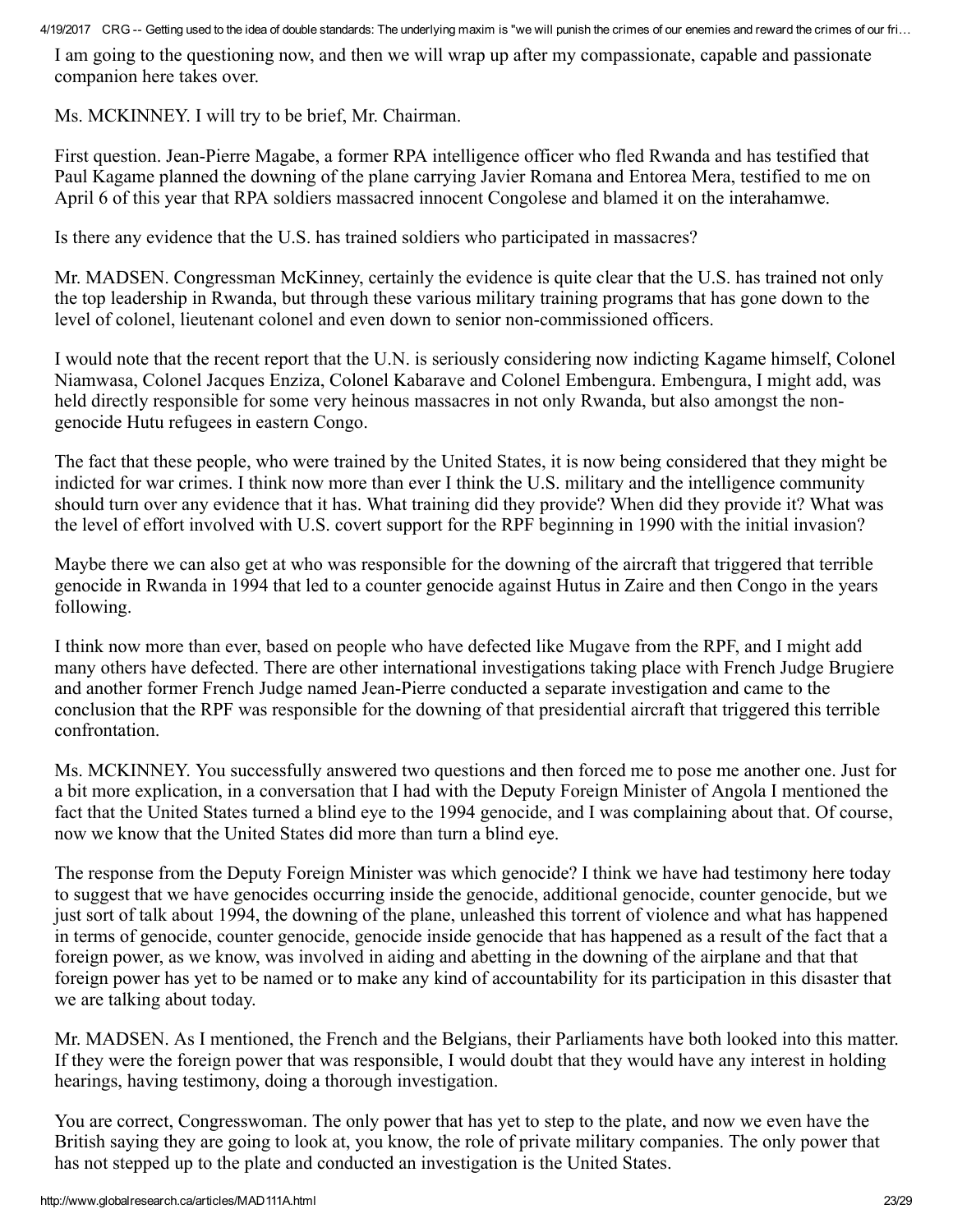We have had OAU investigations, United Nations investigations. There have been investigations by Canada, but as yet the United States has not conducted any sort of independent investigation, and I really think that in this case maybe the guilty party decides to remain silent.

Ms. MCKINNEY. I would just also like to add that not only does the guilty party choose to remain silent, but Madeleine Albright—the OAU report said or one of the persons writing the report said that they did not understand how Madeleine Albright could live with herself for what happened there.

We wrote a letter to President Clinton and to Madam Albright requesting the cables since she said she screamed because she did not like the orders that she received. We wanted to see those cables. We have not received even yet a decent acknowledgement of the letter that we sent.

Did you want to say something?

Mr. MADSEN. Well, I think that this Subcommittee deserves much credit in trying to get that information out of the Administration as early as 1997. I know Congressman Smith sent about the letter, and what he got was, you know, and I gave him a lot of Freedom of Information Act requests.

I have to say, you know, that the Subcommittee asked for information on what role the U.S. military may have played in training members of the Rwandan military. He got back information back on the civil war in Lebanon. In the FOIA community, we call that a non-responsive answer to a FOIA request basically that did not answer any questions.

I have to assume that the non-responsiveness was probably due to the fact they did not want that issue looked into any further.

Ms. MCKINNEY. It is amazing to me that the people who were involved in the coverup of the information regarding the plane crash, they all got promotions and the prosecution of the genocide, for that matter.

Colby Annon, who in the Carlson report is fingered in 17 of the 19 identified failures, got a promotion to Secretary General championed by Madeleine Albright. Lewis Arbor, who quashed the investigation, the U.N. investigation into the downing of the airplane, got a promotion to Canadian Supreme Court championed by Madeleine Albright.

Madeleine Albright herself, who claims she screamed—she was doing more than screaming, I believe—got a promotion, too, to Secretary of State. It is a shame. It is a disgrace. Bill Clinton should be ashamed of himself.

Anyway, the Rwandans say that they have spotted interahamwe in Zambia. What does that portend for yet the widening of the war at the same time that Museveni says that he wants an additional \$100 million U.S. for security purposes?

Mr. MADSEN. Well, the fact that they are now bringing Zambia into this, I am afraid that what we could have happen is if Zambia becomes a target there is also a rebellious movement with some legitimate claims in the western part of Zambia.

Page 134 PREV PAGE TOP OF DOC If the presence of interahamwe in that country leads to U.S. intelligence people going in and private military companies——

Ms. MCKINNEY. The so-called presence of interahamwe.

Mr. MADSEN. Exactly. The so-called presence. Will they be used for other purposes in putting down yet other rebellions?

http://www.globalresearch.ca/articles/MAD111A.html 24/29 Of course, Zambia is far from a democracy. Zambia borders on Namibia, and there is a problem on that border. Namibia, of course, is also a source of diamonds. There has been a great find of diamonds recently on the Namibian coast, so I am just concerned that as I sort of postulated when I first looked into this matter.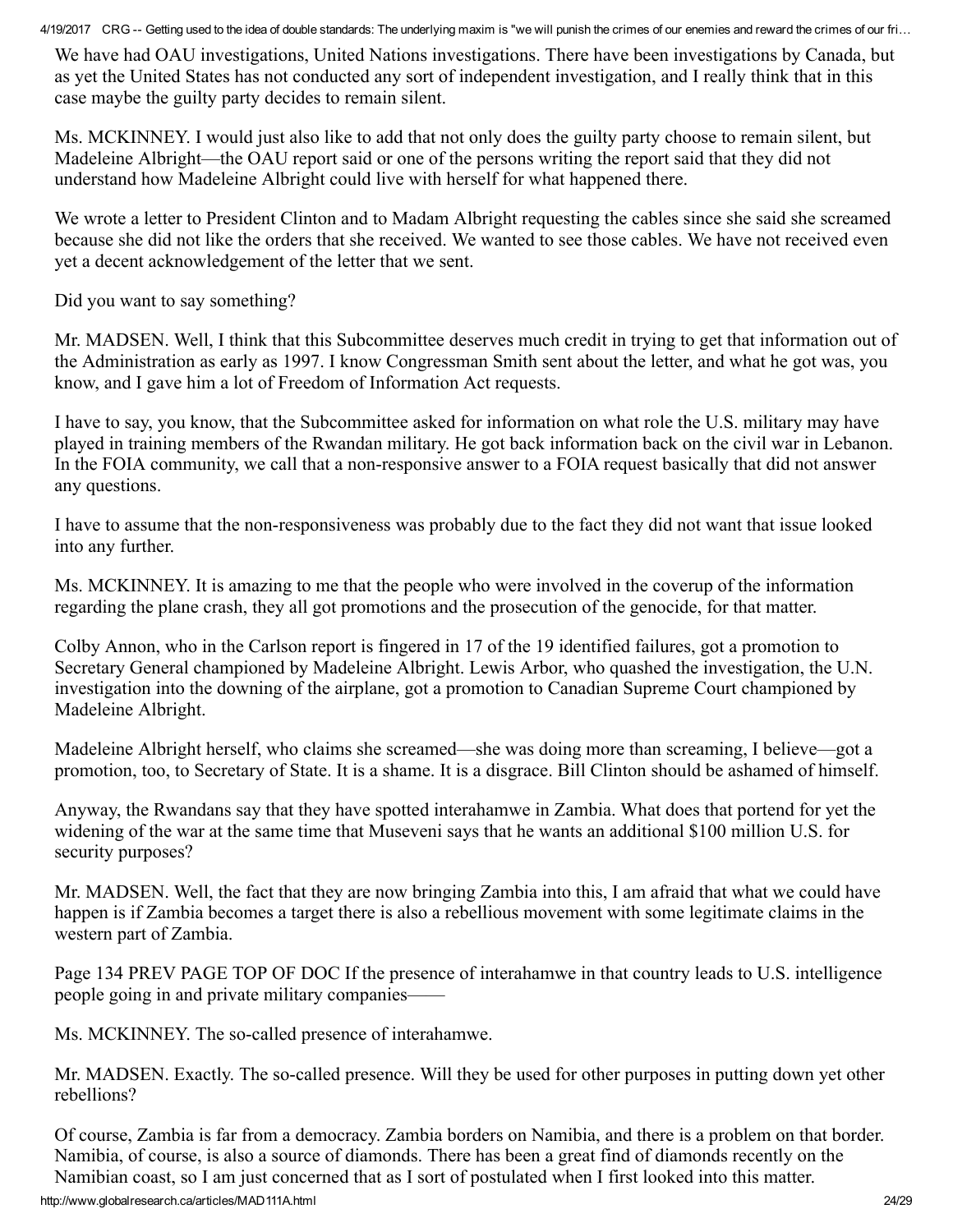Was the destabilization of Rwanda an excuse to be able to get to the natural resources of Zaire and then Congo? I believe today that it was, and any other type of foray into other countries on the continent could have the same goal in mind.

I really think that to talk about the so-called interahamwe in Zambia could be an expansion of what has already been a very costly war.

Ms. MCKINNEY. Mr. Chairman, if you would just indulge me for a moment?

Father Bahala has traveled tens of thousands of miles to be here. This is the one shot at getting this information into the congressional record that students generations from now will look at this record, and they will know what happened. If you will see it nowhere else in the media, you will see it right here.

I would like to ask the question because I saw Madeleine Albright sitting on the stage with Leon Pinetta, and she had the biggest, hugest diamond sitting on her earlobes that I could imagine.

Could you tell me the role of Maurice Templesman in U.S.-Africa policy and in what might be happening today in Congo and Sierra Leone?

Anybody? Okay, Wayne. Go ahead.

Mr. MADSEN. It looks like it is me. Well, Maurice Templesman, who probably heads up one of the largest diamond cartels in the world as far as trading in diamonds, his involvement in Congo goes back many, many years, and it is certainly very sordid.

He was in Congo back in the early 1960's. He was present when Patrice Lumumba was assassinated. He was a colleague of the CIA station chief there, Mr. Larry Devlin. It is thought that he basically was involved in handpicking all the Congolese leaders up to practically the present time.

When current President Joseph Kabila visited Washington, quite surprisingly, a few weeks after his father's assassination, of course, he had a meeting with Maurice Templesman.

I am quite concerned about the relationship or at least the influence that Templesman had in the last Administration because when you look at where the Administration chose not to act, they were in areas that are sources of diamonds—Congo, SierraL eone, other countries in the region. I think that is very troublesome. Even countries where there may not be diamonds.

We certainly turned a blind eye to the atrocities committed by Charles Taylor. Now we know that he is one of the major bankrollers of the RUF in Sierra Leone.

I am quite concerned about influence peddling in the last Administration and whether that influence peddling led to a U.S. foreign policy that chose to look the other way when all these conflicts, civil wars occurred for the purpose of enriching the bank account of people like Maurice Templesman.

Ms. MCKINNEY. It is amazing to me that you could have a U.S. policy in Sierra Leone that cleaves itself to hand choppers and rapists of 12-year-old little girls, which is what the Albright policy in Sierra Leone was, and then we find out through U.N. documents that Maurice Templesman said to Fotay Sanko in the rough that we can do business together. That is documented in the United Nations report, which will be submitted for the record.

We also would like to submit for the record the Carlson report, the Fowler report and the most recent Bondau report.

Madam Bondau has been subjected to death threats because she chose to tell the truth and name names. Now, if the international community will allow this one lone woman who stood up for justice to be mowed down by the very people who are committing all of these crimes, then who are we? We are all complicit.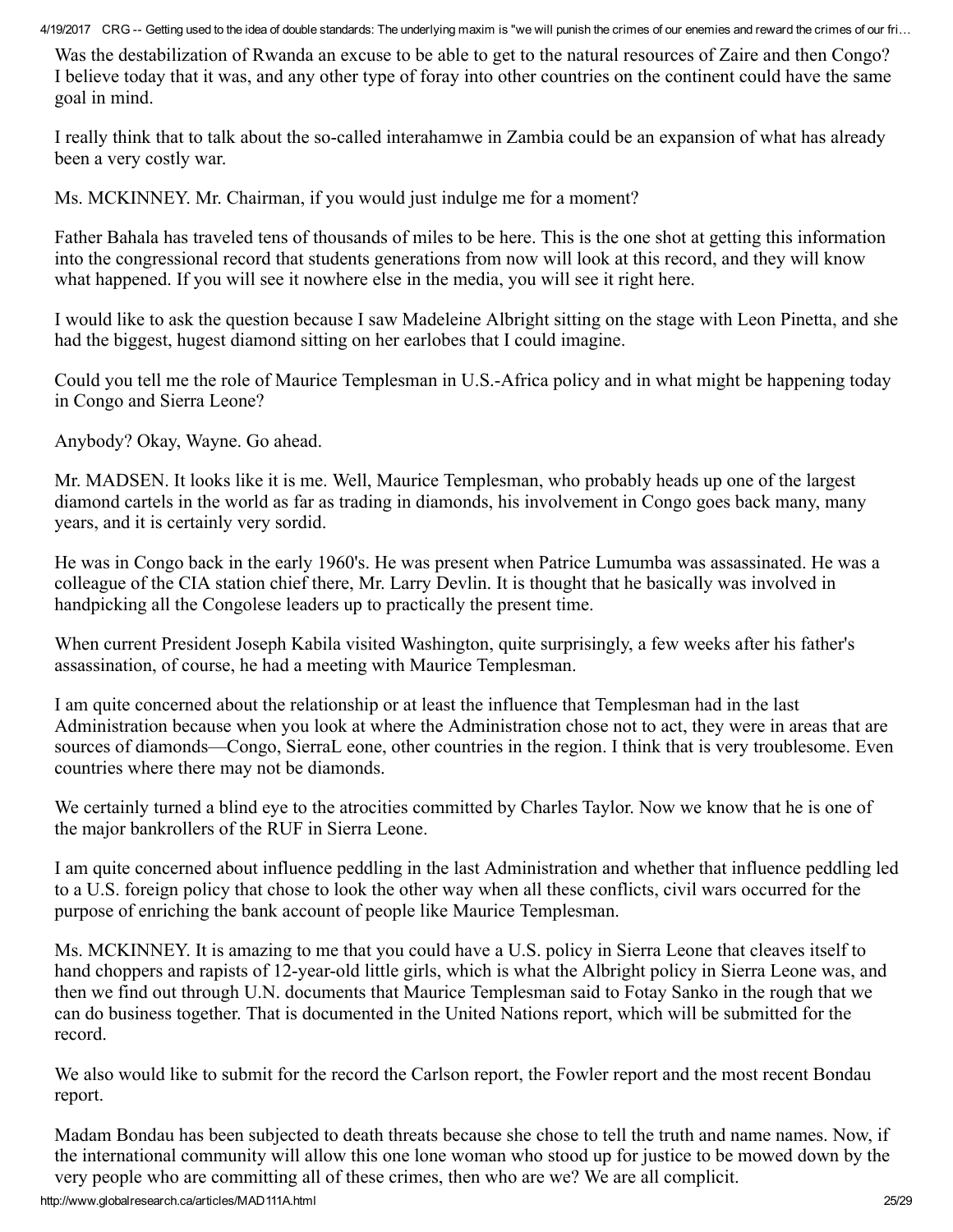I just have one final question. I would like to note the mysterious circumstances under which Archbishop Catalico Awisay was murdered,—you do not have to say it, Father Bahala—the United Nations worker who was said to have committed suicide. I wonder if there is any investigation going on of that murder? That United Nations worker was looking into the expropriation of resources by the Rwandans and the Ugandans from eastern Congo.

The list continues to grow of people who are fleeing Rwanda. They say that their lives are in jeopardy. Murders are being committed. Those murders were preventable.

Then to each of the panelists in conclusion I would just like to ask you one question, and that is is there any topic that we did not discuss here today that needs to be put on the record?

Let us start with you, Father Bahala.

Father BAHALA. Thank you, madam, for being the advocate of those who have no voice.

I just want to add three points here. The first one is that all of our efforts are crushed by the impression that we get that there is an international coalition to silence us; so when we tell people to live in peace, to work for peace, it is like our efforts are practically hollow in front of what the other people are doing.

It is that international lie that we ask that you denounce today; that the American people would know really what goes on in Central Africa and that it is a vast enterprise of accreditation of resources over there.

Next, I would like to say something about the question of ''interahamwe militias'' for Rwandan security. I would like for the U.S. Government that is known to, you know, give support to Uganda and Rwanda to just ask a simple question to these countries. What are really their concerns about security?

Countries cannot by themselves, and this is creating a problem, invade other countries because once you start doing that it means that anybody who feels that they are a little bit stronger than another one would just do that, go and invade another country to solve whatever they perceive as the problem.

Now, the questions that really need to be asked that we are asking that the U.S. ask Rwanda is that these interahamwe, how many of them are there? Where are they? What do they, Rwanda, intend to do with them? If there are 10,000 of them or 15,000 of them, what are they going to do with them so that at least those questions are going to be answered and we can start moving from there.

The last point I would like to add, madam, with your permission is about the word economy and looking into how the plundering of the resource of the Congo is organized. The question here is when you look at the diamonds or the coltan, timber, et cetera. This I am really asking as a priest and a human rights activist. Do all those things really require or is it worth the death of so many people? Does the world economy progress in this case?

For instance, let me say it in another way. Does the U.S. get any benefits really by getting the diamonds and the coltan from a divided Congo? Or would it be more to its credit if it got these riches from a unified Congo that could also progress with bilateral accords.

Mr. BALDO. Thank you, Madam Chair and Mr. Chairman. I would like to highlight two problems really; the link between human rights violations and the humanitarian crisis in Congo. I will give two specific examples.

One is the situation in Kisangani. In June of 2000, Uganda and Rwanda went to war for the control of Kisangani. Because of its strategic value, it is for the control of the control for the selling and buying of diamonds and all the available cash not from Africa, but there are several shady characters from all over the world who come in by night with lots of cash and depart by night with small bags of diamonds, so it is the black market of diamonds which is involved.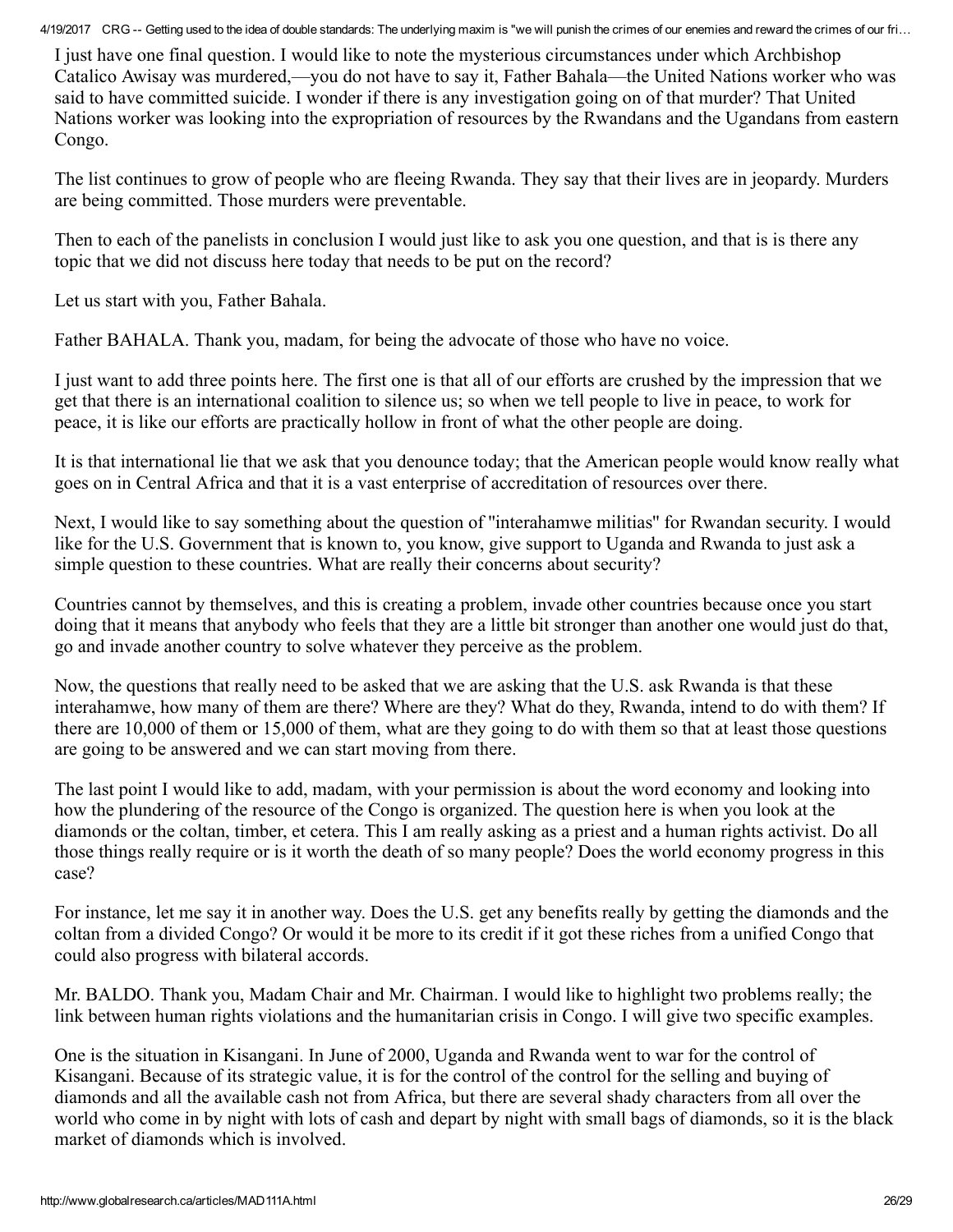In the fighting in June, 760 Congolese were killed in the cross fire between the Rwandan and Ugandan armies. Four schools were destroyed partially or totally, leaving children without any schooling. Several dozens clinics and hospitals were totally knocked off functioning. Places of culture, which are protected under international law like the cathedrals, were also damaged.

There is an international decision of the U.N. Security Council, a resolution asking or mandating actually reparations from these two countries for the Congolese population. Nothing is happening. Why is it not happening? Because I believe there are double standards.

The issue of the fact that Uganda is the largest recipient of World Bank money in the African continent has benefitted from the total forgiveness of its foreign debt. Uganda and Rwanda rely on international financial institutions for more than half and including budgetary support for more than half their national budgets.

All this has really encouraged them to adopt this attitude of ignoring even the resolutions calling on them to pay for direct criminal violations in Congo. Therefore, I believe we are facing a situation of group criminality by these actors in Congo leading to this damage.

The concern of this Committee should be how could a new U.S. foreign policy apply pressure to where they should be applied on the perpetrators, on the abusers, on the relenters of international laws and standards. The issue is accountability. Make these two countries pay for the damage done to the Congolese population. This is a very localized incident where if we are concerned about the humanitarian crisis we could really get some accountability for it.

The other dimension is real scrutiny of international financial institutions and bilateral support of continents involved in the Congo. We have not covered that point so far in the discussion. I would like to bring it to your attention.

Thank you.

Mr. ROBERTS. Thank you, Congresswoman, for that great question to close with.

Actually, yes, we have not yet talked about the most important thing, which in my self-interest would be what are we going to do to keep me from having to go back and interview all those wretched souls in eastern Congo again next year? Two point five million people sounds like a statistic to you. It sounds like a library packed with wretchedly tragic novels to me.

I have heard some things I like, but I have not yet heard the crisp things that could be done and that you could actually instigate without spending much money to help us march along toward having a coherent policy confirming our findings, doing some sort of assessment to either throw away the U.N. report officially in terms of the U.S. Government's official position.

Was the U.N.'s report on exploitation fair or not? If it was not fair, we should come up with our own coherent line. Is the humanitarian response that we are undertaking appropriate and a prudent and logical expression of American compassion? Has it been done well? Should it be greater or less?

There are some things you could do that would stimulate us to be a better player, and I would really love to before the day is over hear that something crisp is going to happen about what we do next.

Thank you.

Ms. EDGERTON. Thank you. While accountability is important, and I do applaud your efforts, Congresswoman, on unearthing things that we were moving forward without unearthing, the withdrawal of foreign troops is essential.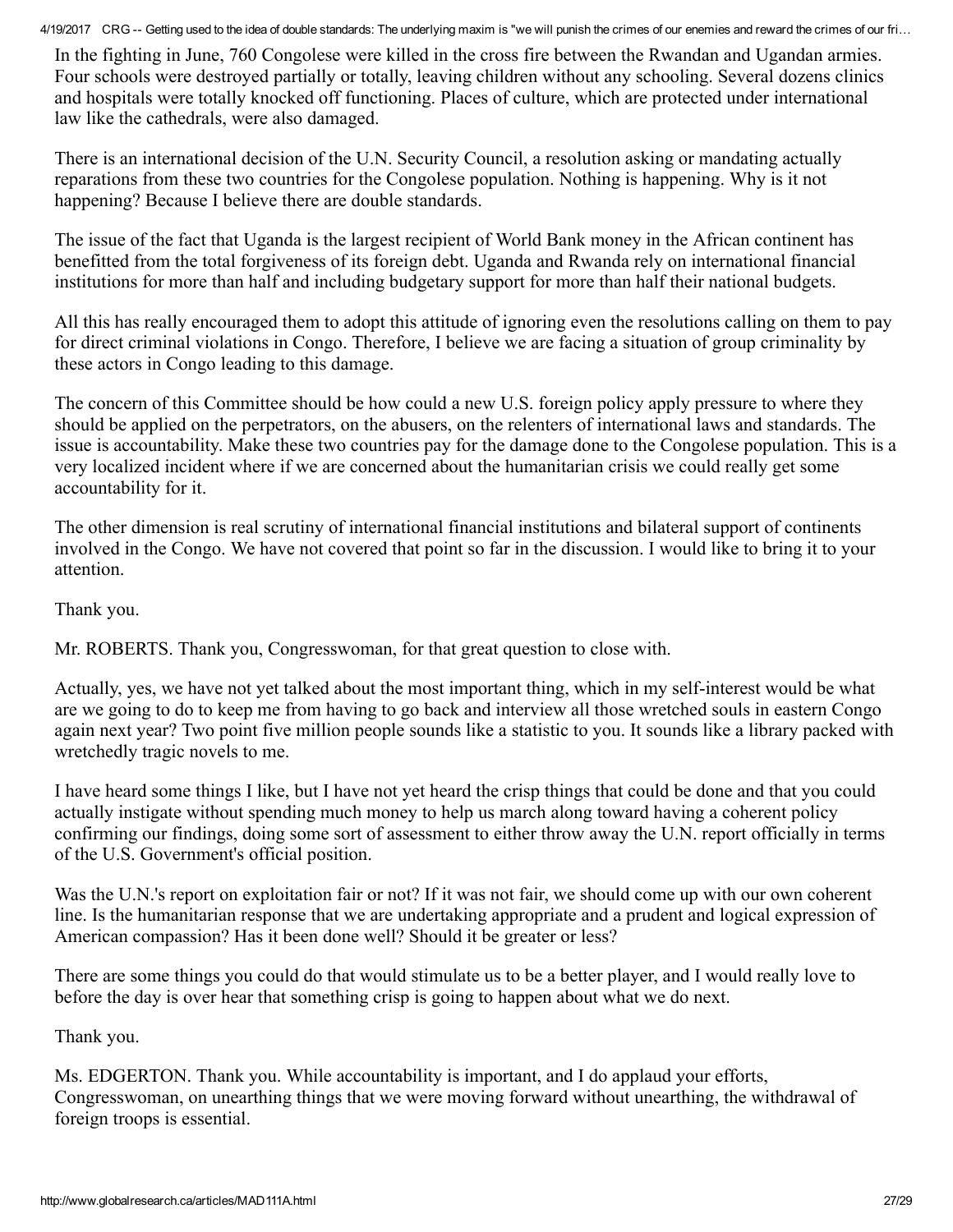Today we have only mentioned Rwanda and Uganda, but there are also Burundian troops. There are Angolan troops. There are Zimbabwean troops, and there are Namibian troops in the Congo. That needs to be put in the record, I believe.

We want to see more congressional action and pressure on humanitarian issues. That is why we came here to testify today, and I think that the overwhelming evidence provided by Les Roberts and his colleagues, the interviews, the dozens of interviews, hundreds of interviews that we conducted in the east of the Congo, as well as in Kinshasa can attest to the fact that there is a humanitarian crisis going on right now of grand proportion.

The U.S. response has not been appropriate or proportional to that crisis, and we would like to see congressional action so that we can respond appropriately to the emergency.

Thank you.

Mr. MADSEN. I would just add that I think one of the major issues involved with the torment in Africa has to do with the war gods. By god, I do not mean God. I mean gold, oil and diamonds.

The whole reason actually when I was investigating the plane crash in Rwanda several years ago, which led to me writing a book, one of the reasons I really stuck with the story and expanded it was when I found out that American Mineral Fields, a company, AMF, was so involved in the first invasion of then Zaire. When I found out that its international headquarters was located in Hope, Arkansas, I have to say it got my curiosity somewhat.

Now, I have never been to Hope, Arkansas, but I was very curious why would an international mining company locate its headquarters there. I soon found out why. Without getting into all the involvement of people in the Clinton Administration with that type of business, I would just say that I think the Bush Administration may be as close to the oil part of that god as the Clinton Administration was with the diamond part.

I would hope that unlike the Clinton Administration, this Administration has a chance to not let our Africa policy be influenced by these major multinational companies who do not care one whit about human rights, the suffering of people. They concern themselves about profit margins.

Because oil is getting more important, as we know, with this energy crisis, I would just hope that interest in oil and exploitation does not come at the expense of the people in Sudan, Equatorial Guinea, Nigeria and Angola. I would hope that, you know, a couple years from now I am not writing a book about the debacle of the Bush Administration in what could be, you know, human rights violations in those countries.

That is the only thing I would add. We have a chance not to make the same mistake that the last Administration made.

Ms. MCKINNEY. Well, I would just like to say thank you to all of the witnesses.

Yes?

Mr. ALIMASI. Before when we get into the halls and you catch me on this, I wanted to go on record to say that I made a terrible mistake earlier when I was translating the section where Father Bahala talked about bishops and priests that have been killed.

I said women have been killed. Father Bahala actually said women were buried alive. I want to go on record, you know, making that correction.

Ms. MCKINNEY. Okay. Whatever truth you have gotten together or previously has come because of the actions of this Subcommittee. Whatever actions you have gotten in the past have come as a result of the advocacy of this Subcommittee. Has it been enough? It has not nearly been enough.